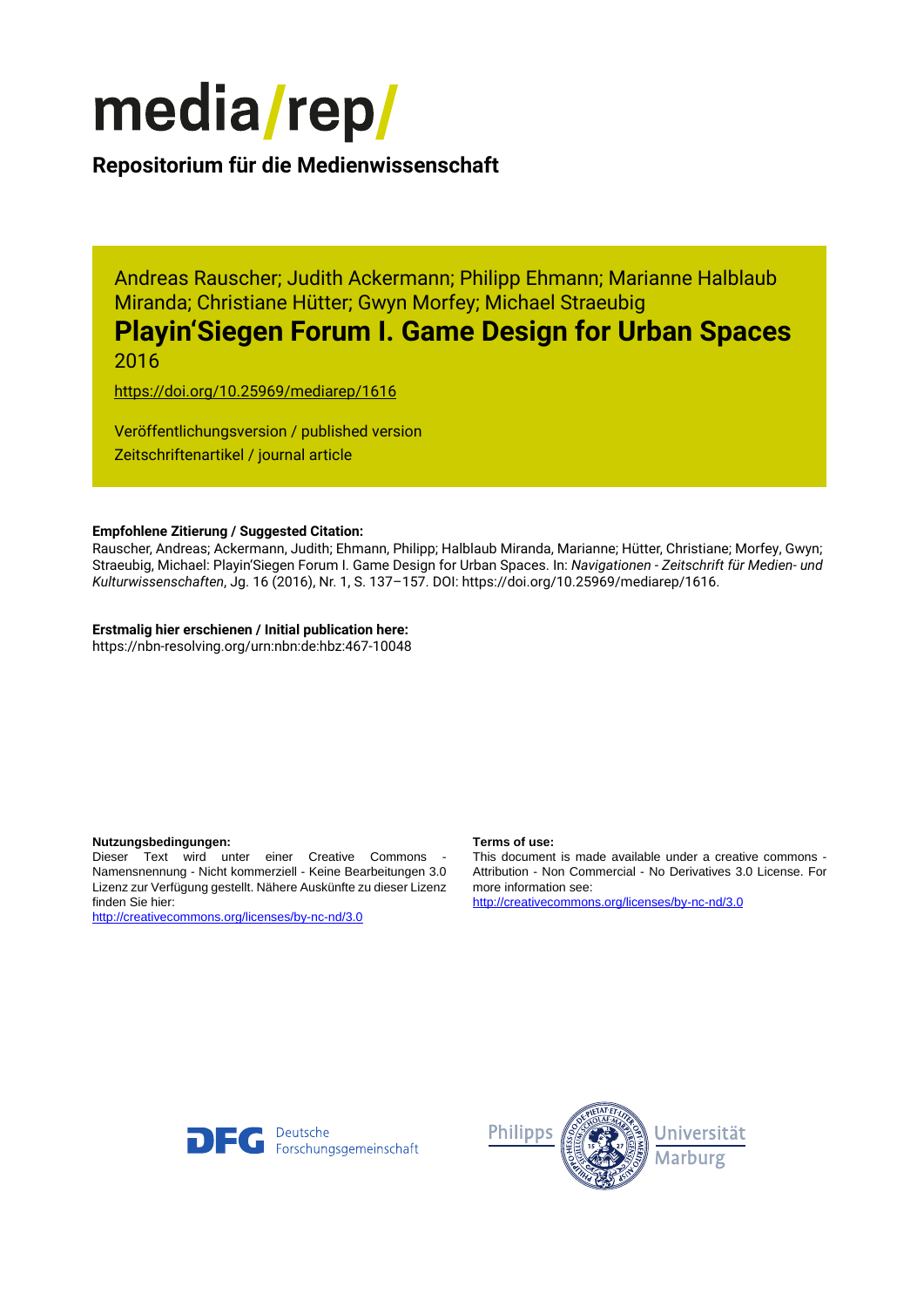# PLAYIN'SIEGEN FORUM I

Game Design for Urban Spaces

BY ANDREAS RAUSCHER (MODERATOR), JUDITH ACKERMANN, PHILIPP EHMANN, MARIANNE HALBLAUB MIRANDA, CHRISTIANE HÜTTER, GWYN MORFEY, AND MICHAEL STRAEUBIG

## 1. PLAY AS TRANSFORMATIVE EXPERIENCE

**Andreas Rauscher:** Play is often described as an entertaining activity and therefore misunderstood as an activity that lacks substantial seriousness. What do you think about this description?

**Judith Ackermann:** The question is where you place the seriousness. Play can be serious in the area of the content, but it can also be serious in the activity. When people play, they can engage very seriously in the activity and can be really committed. Watching the people in Siegen during the playin'siegen urban games festival as they are walking around with a mobile phone playing games, we see that they are really actively thinking about what they are doing, where they are going, and how they have to behave in each step. Play is a really serious activity for them, even though it might not always have a serious content. I think all games are serious in the way they engage people very actively and very seriously.

**Andreas Rauscher:** It's up to the player to be engaged seriously; it is an individual decision you make while playing. On the other hand, so-called serious games sometimes have this kind of conflicting message. They keep on telling you: You have to play it this and that way; you have to be serious; don't be playful or else you will not get the lesson we are trying to teach you.

**Marianne Halblaub Miranda:** I don't think that seriousness has to be necessarily a bad thing. It can be a really good feature, especially since it may have this layer of didactic elements. Of course, some of the people who are developing these games are not designers, and I think that's what should be brought together. How can you work together, people who know about design, know about playing, know how to make it fun, etc., and make those serious games more attractive? So maybe the term can be changed, but I don't think it's a bad thing that people continue to make this distinction, analyzing and really focusing on being serious. Because once you define it you can really work around those boundaries, and then you will see ok, that definition isn't all that good.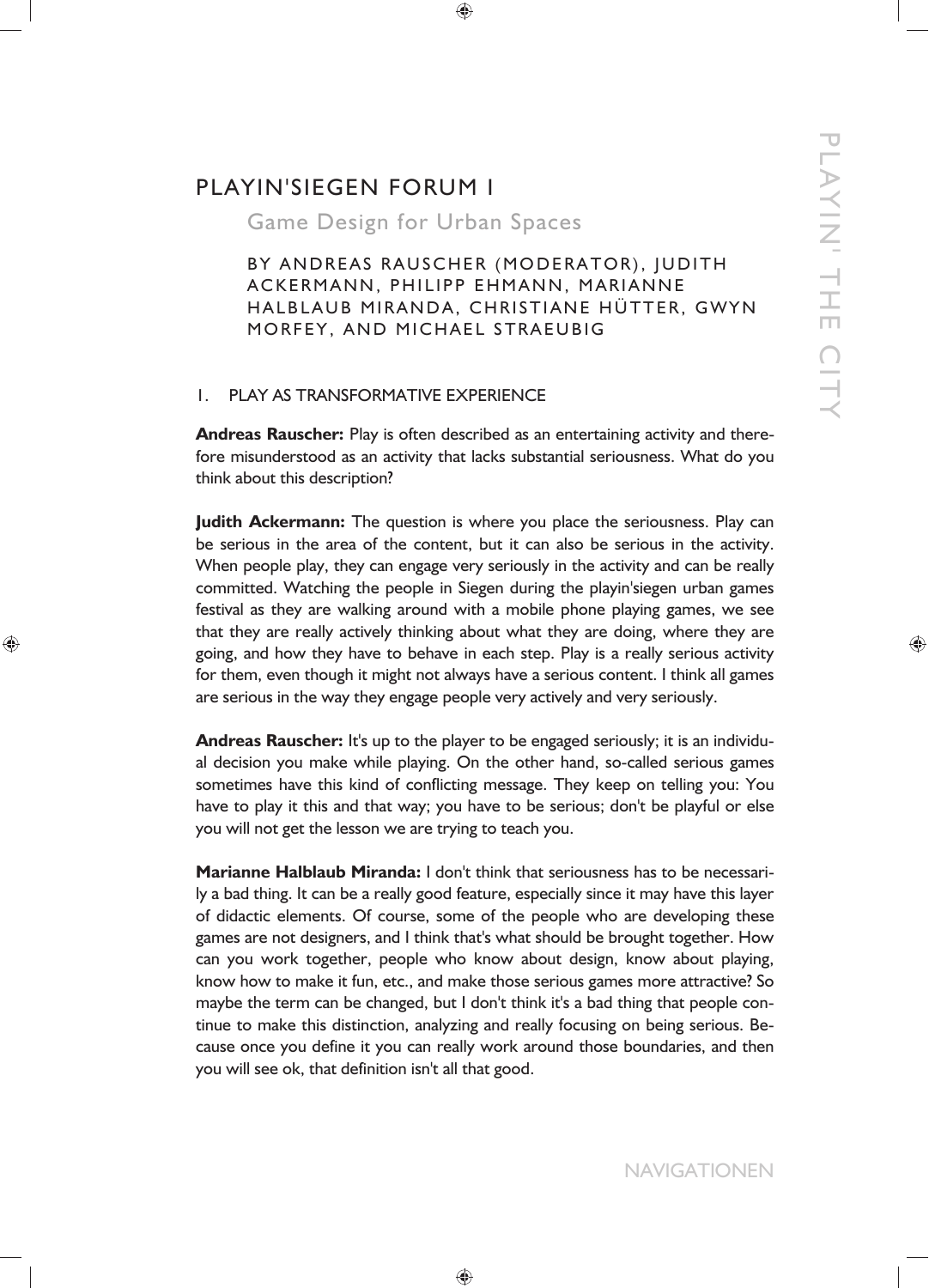**Christiane Hütter:** That is a really good point. Not many people can just work as translators between designers and scientists or whatever content the games should present. Most of the people who want to tell others something through games don't grasp the power games can have. A game can make people understand, feel, and live in a very complex system that they couldn't even see before. But this is not how serious games are used. They are mostly used for making people learn stupid facts. It's the question of how you define what you want to transform in people when they play the game, and this can be more than just stupid learning things. But funding-wise, making a serious game is much easier.

**Gwyn Morfey:** I think you have a really good point about empathy. Emotion in the game world is a really good way to educate people, give them empathy about what it is like to be someone else or do something – maybe not very good for teaching facts, but good for teaching understanding. I've seen this done really well in the computer games space. I played *Papers, please* for twelve hours straight; that game just got into my head, and I really was a border security agent for about twelve hours, which really changed the way I see things. Watching decisions I made in this game was really quite alarming, and that was a powerful experience. I haven't seen that done in a street game. I don't know if any of you guys have seen anything like that done in this space.

**Michael Straeubig:** I've had some transformative experiences during street games, but I want to mention something else. I once met a kid of fifteen, sixteen years at a games convention. He was organizing a *World of Warcraft* guild, and he told me how he was coordinating this group of people from all over the planet, 24-hours a day, coordinating their attacks and raids, distributing the loot, recruiting new players, and my jaw just dropped as he kept on talking. He had acquired more managing skills than he would have by attending business school for several semesters. *World of Warcraft* is not a »Serious Game,« but it teaches fundamental skills just by playing and by solving these thorny problems. And to your question, Gwyn, I do think that street games and playful experien-ces in the public space have this transformative power because they allow you to see your usual environment, the city you live in, with new eyes. We normally just pass through our cities to get to work or during leisure activities, but we don't look at the city itself. We only look closely at cities when we are traveling as tourists. These games have the power to let you rediscover your »usual« environment. In this sense, I think, we can create fundamental experiences for people with urban games as well.

**Marianne Halblaub Miranda:** In the Research Group Urban Health Games, we have had that experience because that's what we do: We want to know how people appreciate and perceive the environment. In the games we've done, people come into an industrial site, and suddenly you have this visual layer that is telling you to do something that you wouldn't usually do in that space. They go, ok,

138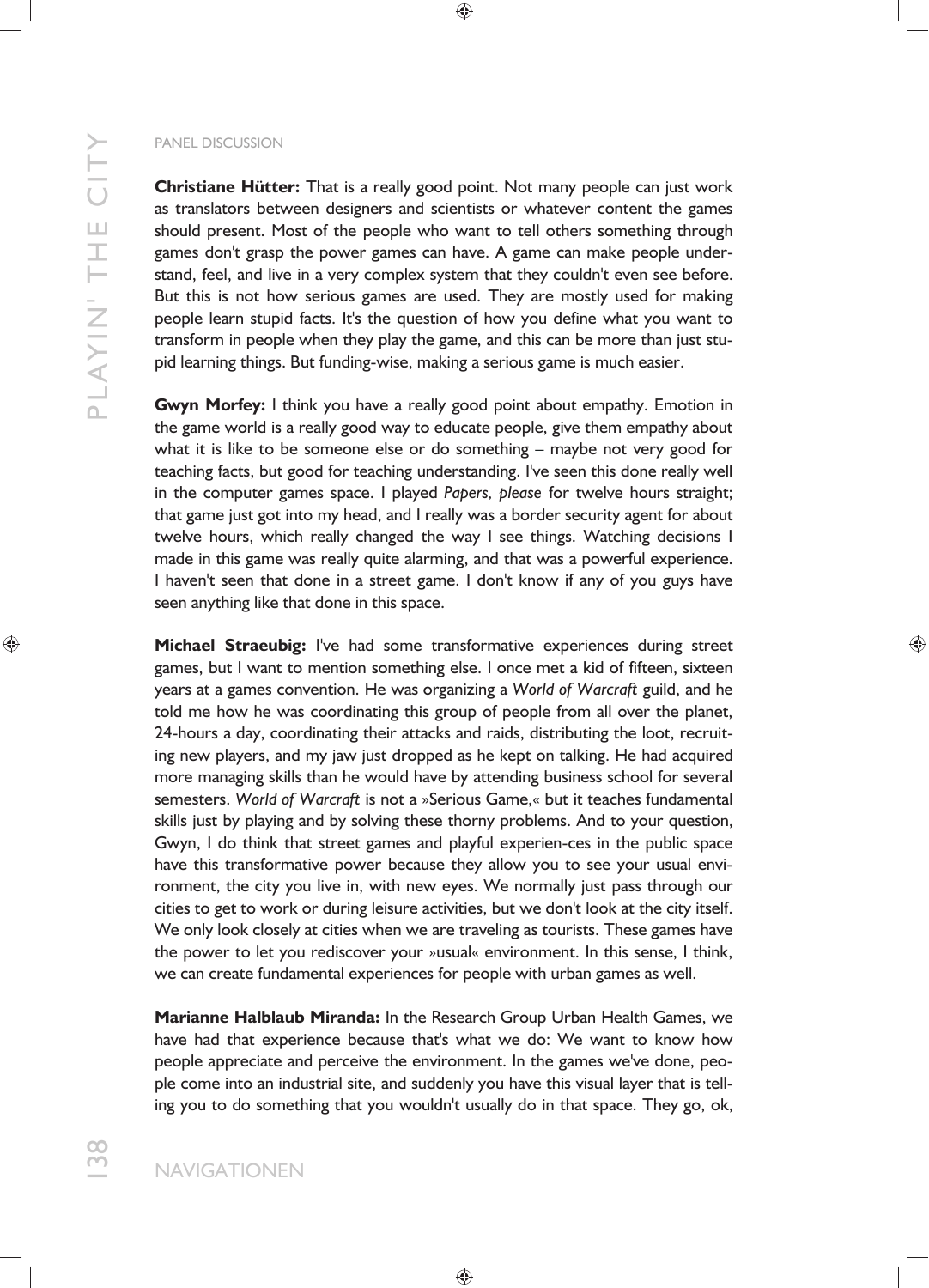## GAME DESIGN FOR URBAN SPACES

actually this place is really nice, you can do something with it, and I'll come back here; it's not only like the place where you go to buy a car; you can actually live and do fun stuff in this place. And that's really nice, watching people first of all being really excited and amazed about something they have never seen before, and then afterwards wanting to engage and say, this is that good and nobody knows – I am going to tell somebody else what this place has to offer. For example, if they live in that place and do not know about maybe an open courtyard that is really nice, then they might think: We want this to happen more often in our neighborhood; we want it to be different so that we can have this experience in our everyday lives.

**Christiane Hütter:** And it can even go one step further. You don't just have those experiences in street games that people learn something from or just transform themselves but through which they can even become scientists themselves, conducting research, finding results, and then making a plan about how to change their environment. This is one of the most important achievements of urban games. They can empower people on a local level. They can connect people and directly form a real-life community, and this is the big advantage compared to computer games. In 2012, we made the game *Ruhrzilla*1 in a city in NRW. The hypothesis of the project was that there were monsters in the city and everybody could join to examine them. One method was filling in online monster reports. Participants could take pictures of possible monster traces, describe the monsters, and connect their thoughts. In the end, we had hundreds of monster reports. People took a closer look at their city, but within this fictional frame, and this worked quite well.

**Andreas Rauscher:** So if a game comes to town – what do you think is its relationship to the urban space? Is there a kind of transformation of the city into a playground; is it a way of discovering everyday structures from a playful perspective? What are your experiences with street games? Is there a magic circle created within the urban space?

**Christiane Hütter:** I think it cannot be a magic circle, a closed magic circle, because you have the real-life environment. You have other people coming; you have cars coming. The interesting thing about this urban space is that you are not in a room and you are not alone with your game but you have to react nonetheless. You also react when you design a game, especially when you work sitespecific, so that it fits a particular place. But many games work site-generic; you just have special conditions, for example, a wide staircase and ten people at the place you need for the game. Then you can play the game anywhere where there are ten people. These games are just temporary; they don't stay. The rules are

<sup>1</sup> http://www.ruhrzilla.de/.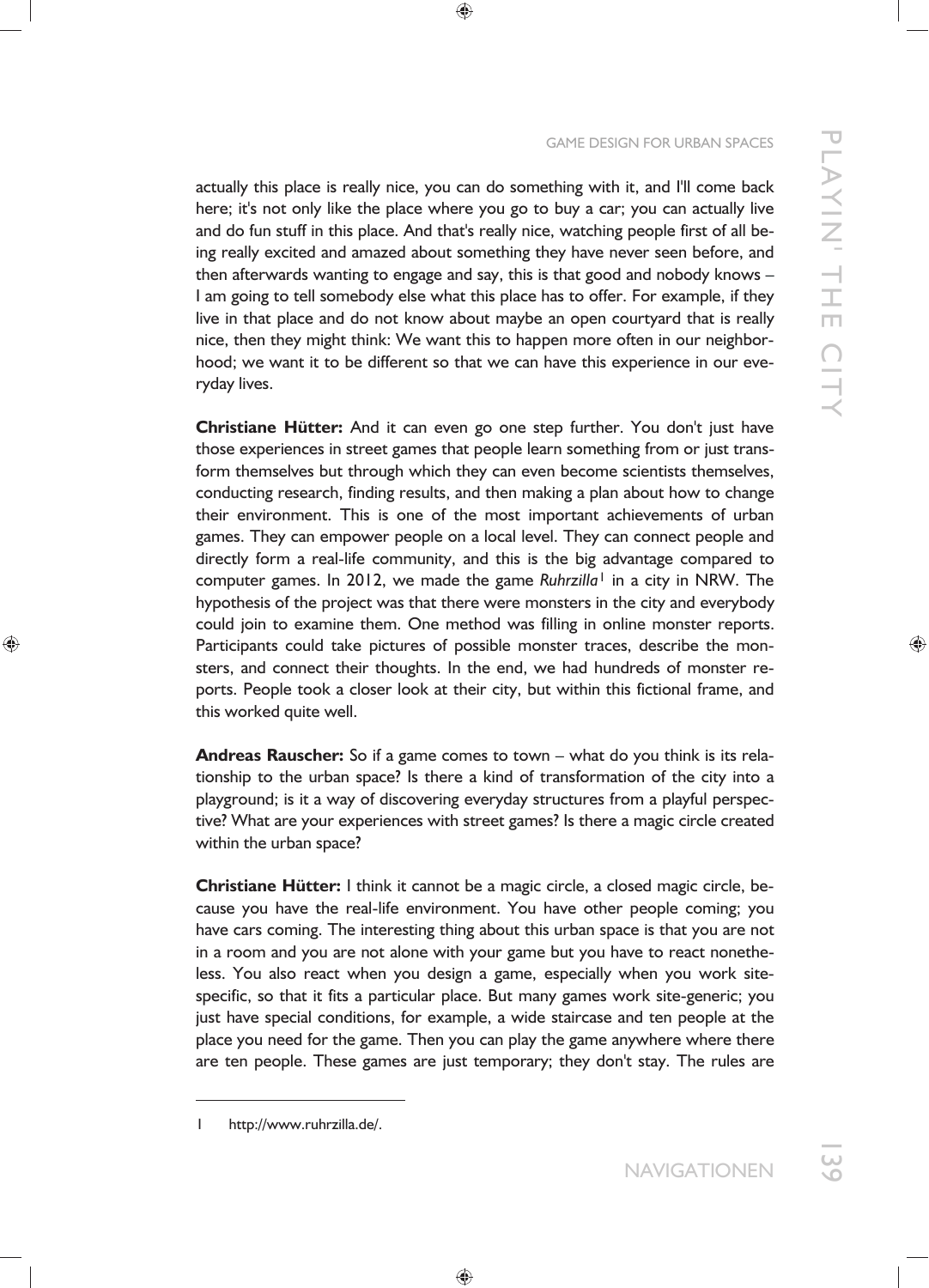just a kind of showcase. This can happen here, but everything else as well. And for me, this »everything else as well« is the most important thing.

**Judith Ackermann:** I think that urban games can do the things you mentioned. I also believe that they can create a common ground for people who might not know each other but might be even neighbors. When meeting via participating in an urban game performance, which is a form of live event, they share an experience immediately. This creates memories for them, a kind of bonding between the participants, which is something that outlasts the event itself. It is something that the people have lived through together in their own city, something that is not an everyday routine but something extraordinary.

**Marianne Halblaub Miranda:** I think this leads to a transformation of not only the environment itself but in the imagination of people, who might think: What is this environment now, and what could it be like? Which is really cool for urbanists, to know what people want.

**Philipp Ehmann:** Even the open magic circle, the pervasiveness of the game, even that already opens up the same thought structure. Ok, there are people running around with weird masks, which already opens up my perception of the space, and even though I am not actually actively involved in playing, I am still rethinking what this space is used for and maybe possibly deciding at home that I'll use it in a similar manner or use it differently next time I walk around in that space.

**Gwyn Morfey:** I think one of the interesting things about this is that memories bind very tightly to locations – if something dramatic happens to you, you'll remember where that is: I climbed up a six-foot spiked fence in a game of street wars early one morning. I was wearing a suit pretending to be a real estate agent because I needed to get close to my target. That was quite an interesting morning, and every time I ride past that junction now I remember that. It has become a permanent part of the city landscape for me. I think games are doing that to many of my players as well because they say that if I chase them round a corner or they find a checkpoint or an interesting place they remember that when they get through – they always see the city differently after that.

**Philipp Ehmann:** I still remember *City Dash*2 in Krakow. I hid in a lingerie shop.

**Michael Straeubig:** If you have had these experiences, you will always remember them. I recall being at our student-run theater festival ARENA in Erlangen fifteen years ago. There was this project by the group AKMS, where they gave you

140

-

<sup>2</sup> http://citydash.net/.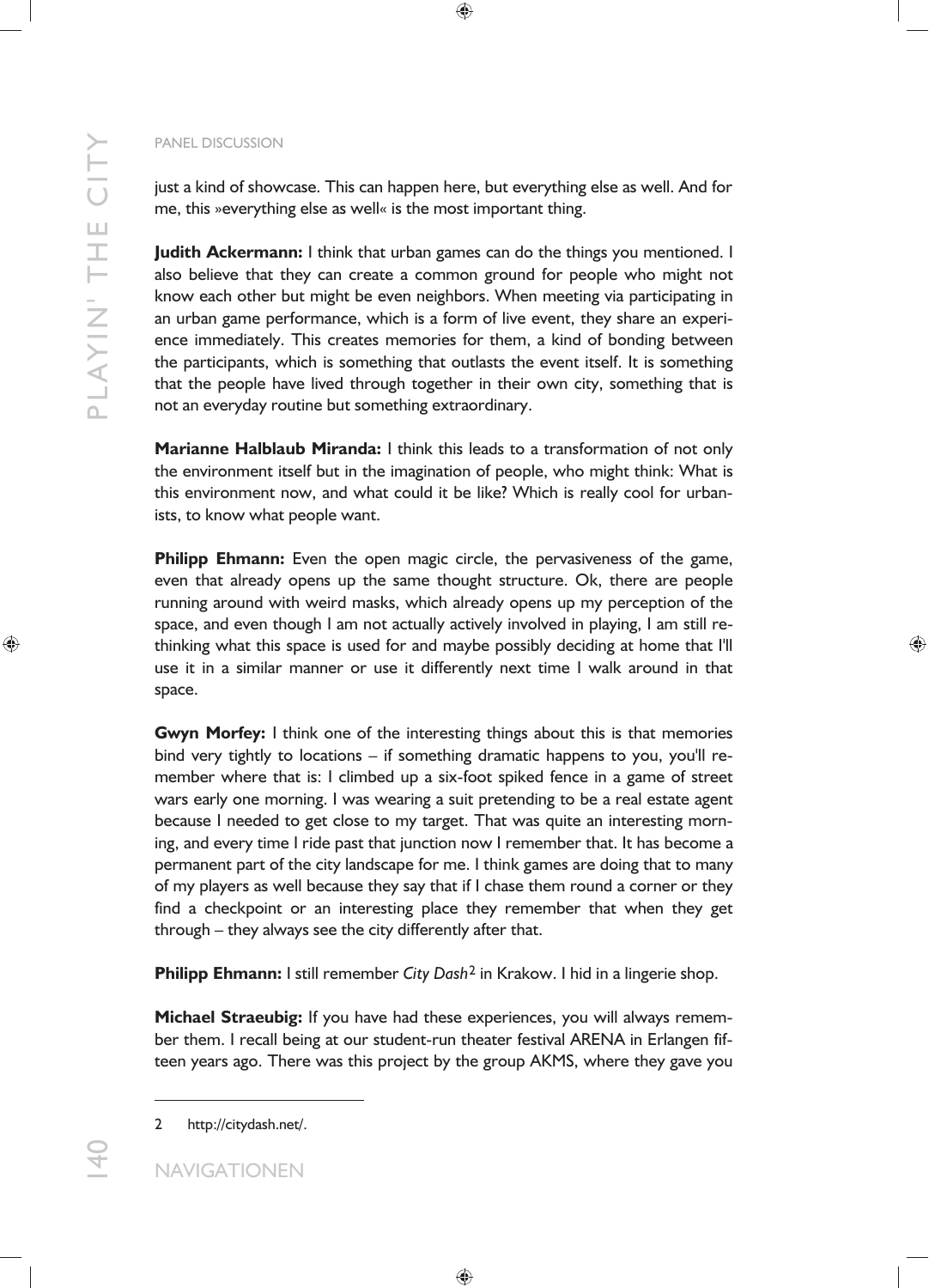tours of the city, but some of the things they said were factual and some were fictional, and often you couldn't tell the difference. So you began to wonder, is that piece of information about the architect who supposedly planned this building in front of you actually true or is it made up? Your perception was constantly challenged. For me, this started a kind of transformational thinking about how we perceive our environments. The kinds of experiences that we have at playin'siegen, some of them have the power to do that, even if people do not pick it up immediately. It is like a poisonous pill for some people that they swallow and, after some time, start reflecting about this. I think »poisonous pill« is a good name for these kinds of games.

**Marianne Halblaub Miranda:** This applies even to games that don't physically take place in an urban context but present that context digitally. *Assassins Creed* gamers will go to Italy and will see the environment and the architecture in a whole new light. They are going to be thinking, ok, I am going to jump there, I am going to go there – stuff that, of course, you can't do, but they are seeing the environment and transforming it in their heads.

## 2. URBAN GAMING: SOURCES AND INFLUENCES

**Andreas Rauscher:** I have seen a very impressive video of an *Assassins Creed* parkour played in Paris, where the scenario of a recent entry in the series is turned into a real sports event with people in costumes like in *Assassins Creed*, with characters who visit the original locations in Paris and do a parkour on that. I think it's a really interesting combination of fiction becoming real and the real places turning into a fictional game world, such as the game Michael mentioned where you invent background stories to the locations or architects or artists. There is an interesting mixture here between elements taken from performance theater and from improvised storytelling. Are those influences useful for game design? I saw a hide-and-seek-game performed at the town square outside. It reminded me of a scene from classical spy thrillers. What inspiration can be taken from other art forms and media for urban gaming?

**Philipp Ehmann:** I think gaming is generally transdisciplinary and therefore gets its influences from everywhere: from the location you are playing to stories you heard to actions you think are interesting and could be used as a mechanic, for example, handing over a leaflet or a letter to someone to basic actions – sporty actions, like running around, shouting. In games, you will find different approaches because they are so easily manipulated from all sides. If you are an architect, you will probably look at the geography you are working in because that is what you know best. Therefore, you will start from that point, and then you will work toward a game mechanic that might be useful. I am a theater maker, so I work from social situations, and I use those as a starting point for my work and then work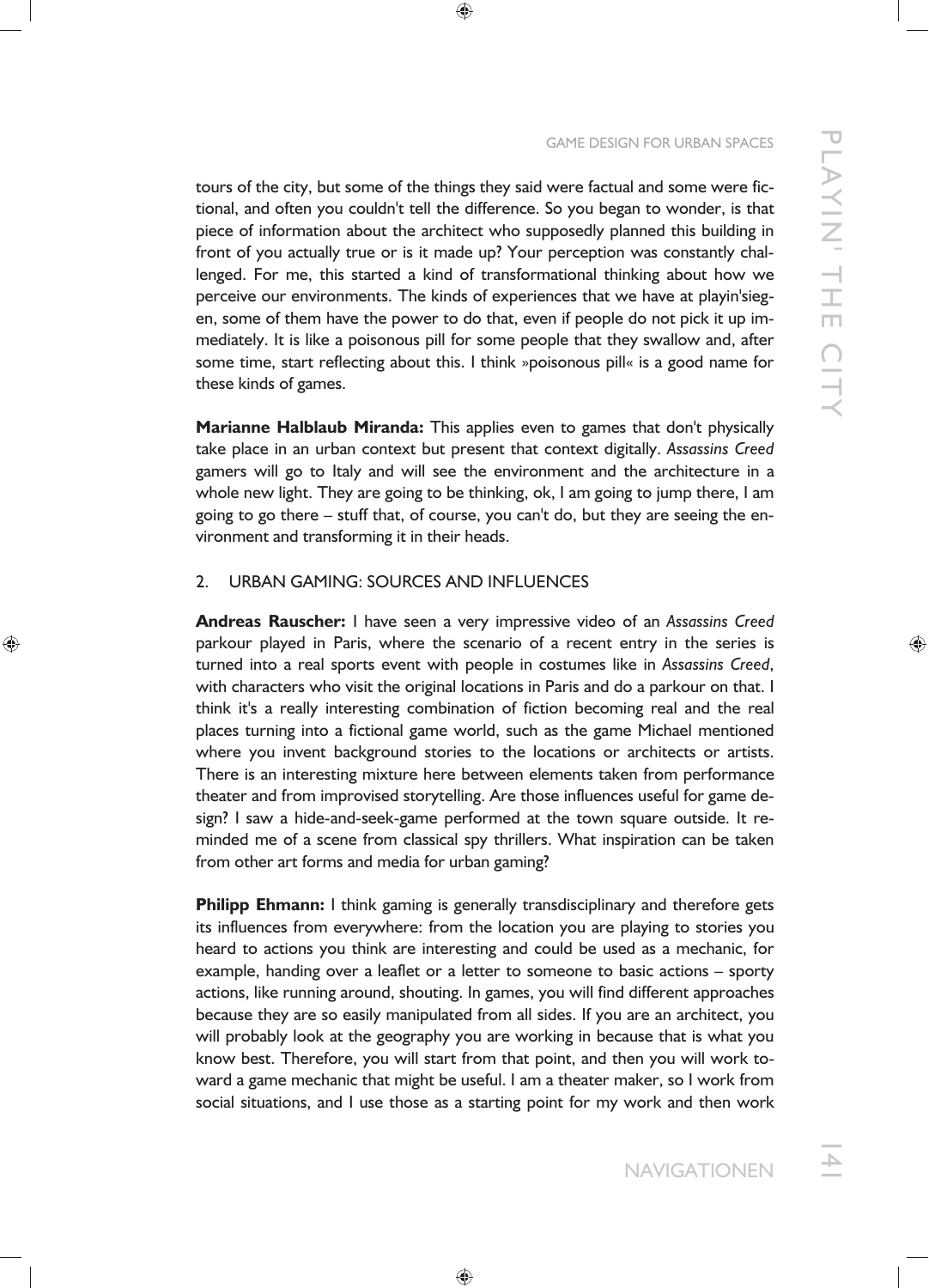P LAYI N' TH E CI TY PLAYIN' THE CITY

#### PANEL DISCUSSION

them into the game mechanic. Gwyn uses his cards, which are fantastic really, to create a game structure. So I think, yeah, they are all different sides. Games, also because of these transdisciplinary approaches, have the potential to bring about, as Gwyn said, social empathy and learning mechanisms for social empathy. In that sense, they have great subversive potential that we are actually not using enough, possibly. At the same time, they are breaking up thought processes in public spaces. This is also a very great subversive potential.

**Michael Straeubig:** Games are the best examples of interdisciplinary thinking and making because we all work like that. It is hard to work with people with whom you may not share a common vocabulary; it is hard to work with people when you are not sure if what they are doing really makes sense and the other way around. Making a game is an art and a craft where you bring different people together. People from scientific, technical, artistic, cultural, and design backgrounds. All kinds of different approaches, views, and disciplines come together to build a game. For me, that is what is so fascinating, because it's a truly interdisciplinary kind of work, and that's really great.

**Gwyn Morfey:** In terms of sources of things, I straight up steal from movies. That's what I do. I find bits I like in movies, and then I go, how can I make a game out of this? So, one of the early ones I saw was *Entrapment* – the laser maze in it, that's great, let's have that! So, I booked a laser maze and put players through. Or that bit in *Aliens* when Ripley is struggling to work out the Pulse Rifle as the aliens are closing in on her. That's brilliant, that's incredibly tense! I did that, like giving players Nerf guns they didn't know how to use and sending zombies at them. It's doing the thing while struggling to find out how to load it while we've got actors closing in on them. Or the bit at the end of *Reservoir Dogs* where everybody is talking and trying to solve this by negotiation. And then somebody pulls a gun, and suddenly it's guns everywhere. I did a game called *Stand Off* that does that. Again, it doesn't always work because if you script it too much, it is not a game anymore, it is theater. But when it does work, it is great. It is exactly the moment I was trying to create, and it just worked. So, that's where I do it from.

**Christiane Hütter:** I would totally agree that you can take everything that interests you, especially when it comes to site-specific games. I find it fascinating to look at the people who live around and to also include the social setting, especially fearsome fantasies of locations around you. But I also steal a lot from movies, mainly because I am also a scriptwriter.

**Judith Ackermann:** I just wanted to add that the attitude of »being open« or »openness« is not only part of the design process but also of the playing process. It is also something that might remain. Because people realize they have to be open to what the playground might lead them into, what actions might be possi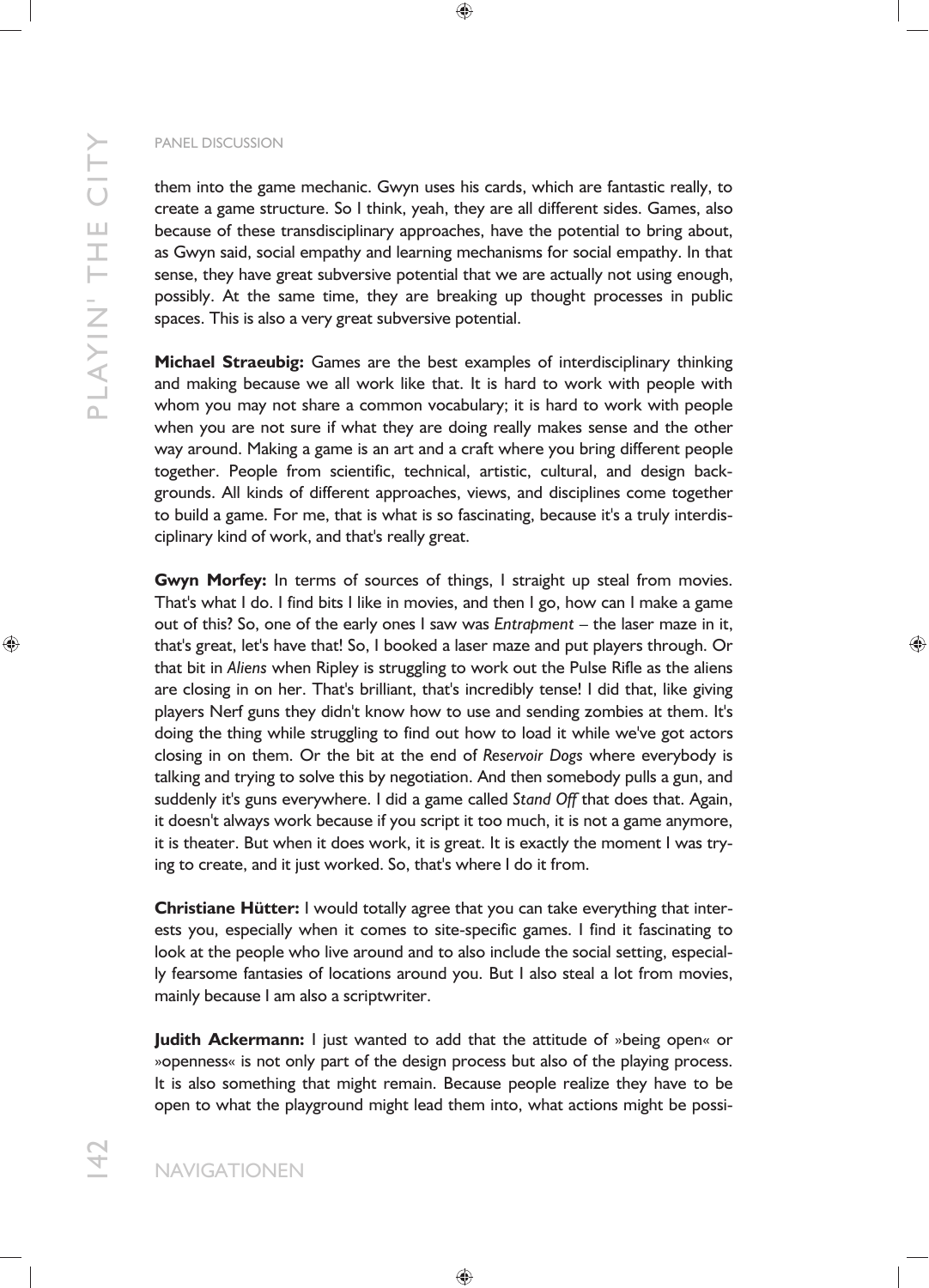ble there. They can take everything you said as a resource to develop a game, and they can modify it in every playtest, by changing the location or the team structure. Being open, openness, is a key term for urban games.

**Christiane Hütter:** And most importantly, be open to playtesters. This is one thing that I find surprising each time: what you learn when you just make a playtest.

## 3. GAMES AND AGENCY

**Andreas Rauscher:** You mentioned the difference between site-specific and site-generic design. When you design an urban game and are recruiting play testers, are you already planning that it will be open to the people around? Is there already a kind of imagined role for them to take over as soon as the game starts? Or do you have to pull people standing around into the game? Christiane mentioned the social setting, and Philipp mentioned the subversive potential. How do you approach the process of integrating the people around you?

**Christiane Hütter:** In this playground work there are different levels of interaction with the »real« humans around – not the players, but the real humans. We often make them collaborators. For example, we want to make a game where we use private flats. Then we just walk around and look for people who let us use their flats. And not for our game, but for games we develop together with them based on their ideas of what kind of interaction could take place. This is a very deep level of participation. These people really become like non-player characters for us where you have to know it's not like theater, it's always very open, and you have to be very flexible to react on this. But your question was more about people just walking around and being there. You can separate different phases. In the research phase, we talk to everybody who is there; when the game is ready, most of the time it is for the players, and not for people who have to be brought in. We made some small games in which you have to gather people and make the group bigger or dance together in the pedestrian precincts. But this is not the usual case because you also see what is going on, and this is visible enough most of the times. It depends on the partner. We often work with art festivals, theaters, and other institutions, and they tend to have a specific idea of who to invite. Sometimes we also work with word of mouth propaganda or flyers on the location, but this is more for our own playtests.

**Marianne Halblaub Miranda:** For us in research, if we are going to research something, we have a really narrow target group. We have to know what it is that we are investigating and who is going to answer that question. Depending on that, we have to develop a certain type of game. If it's for children, the activities are go-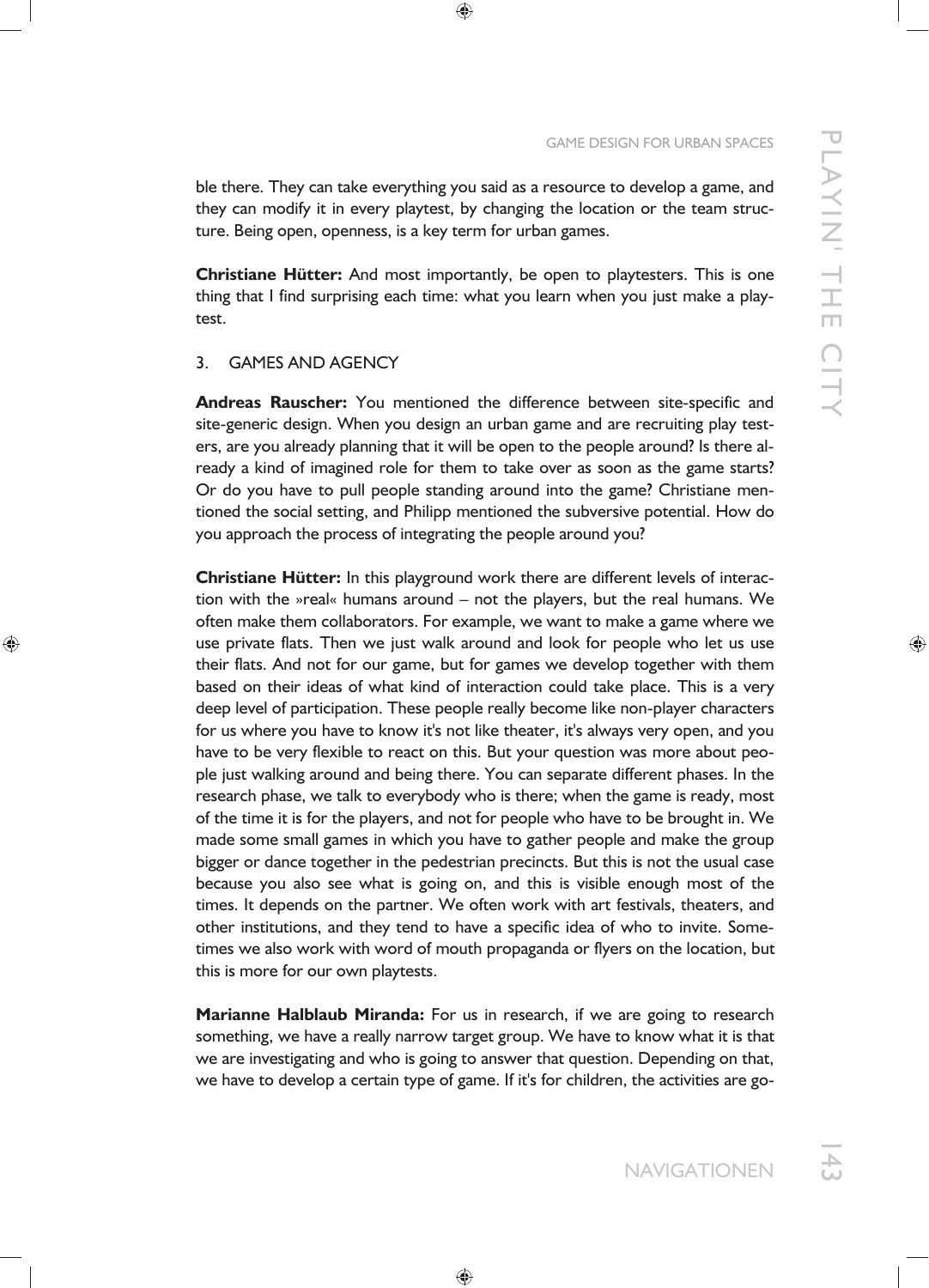P LAYI N' TH E CI TY

PLAYIN' THE CITY

ing to be totally different than activities that older people do in the city. I think Michael can relate to that.

**Michael Straeubig:** Generally, I am interested in an open approach toward play. Some games create social situations where you feel that you have to play. It is like visiting your friends and they say, »oh, let's play a board game!«, and you go, »hmm, do I really want to stay for two more hours?« For board games and many multiplayer games, it can also become difficult when someone decides to leave the game while it is running. What I am trying to achieve with playful experiences like *KlingKlangKlong*3 is that you can drop in and drop out anytime. It runs in the background and people can engage with it for a minute, an hour, or a day. I try to make the boundary between playing and not playing more permeable and the game itself more ephemeral. My first commercial projects were event games designed for large groups of people. What you must avoid in these setups is forcing people into the game. The most terrible thing you can do is to tell players that they have to play when they would rather chat with their friends.

**Andreas Rauscher:** But it's a serious game, you have to play it! If the game is considered serious and you are having fun instead, you are out of the game!

**Michael Straeubig:** We may recall that period in theater when many theater people were thinking about how to break the fourth wall, and some were doing it by dragging some unfortunate audience members on stage and making them uncomfortable in front of the others. This is probably the most obnoxious idea in the history of performative arts. Rumor has it that there are ensembles still doing this. Unbelievable. How can you still do this?

**Andreas Rauscher:** It's really mean.

**Michael Straeubig:** Because it is based on a skewed power structure where the performers still want to perform their stuff. So you are being ridiculed, you are being exposed on stage, and this power structure is not right. I believe that you can open up the fourth wall and let people in, but it should be on equal terms. Players always must have agency. This is one thing that you learn in game design. You empower the player, and you let go of some power. Many traditional artists are quite scared by the idea to let go of their power. They want their artwork to be there and allow the audience to experience it. But the audience has no power. As game designers, we always relinquish power, and often the players have the power to deconstruct the game, to change it completely, even to destroy the game.

-

<sup>3</sup> http://playpublik.de/de/events/kling-klang-klong.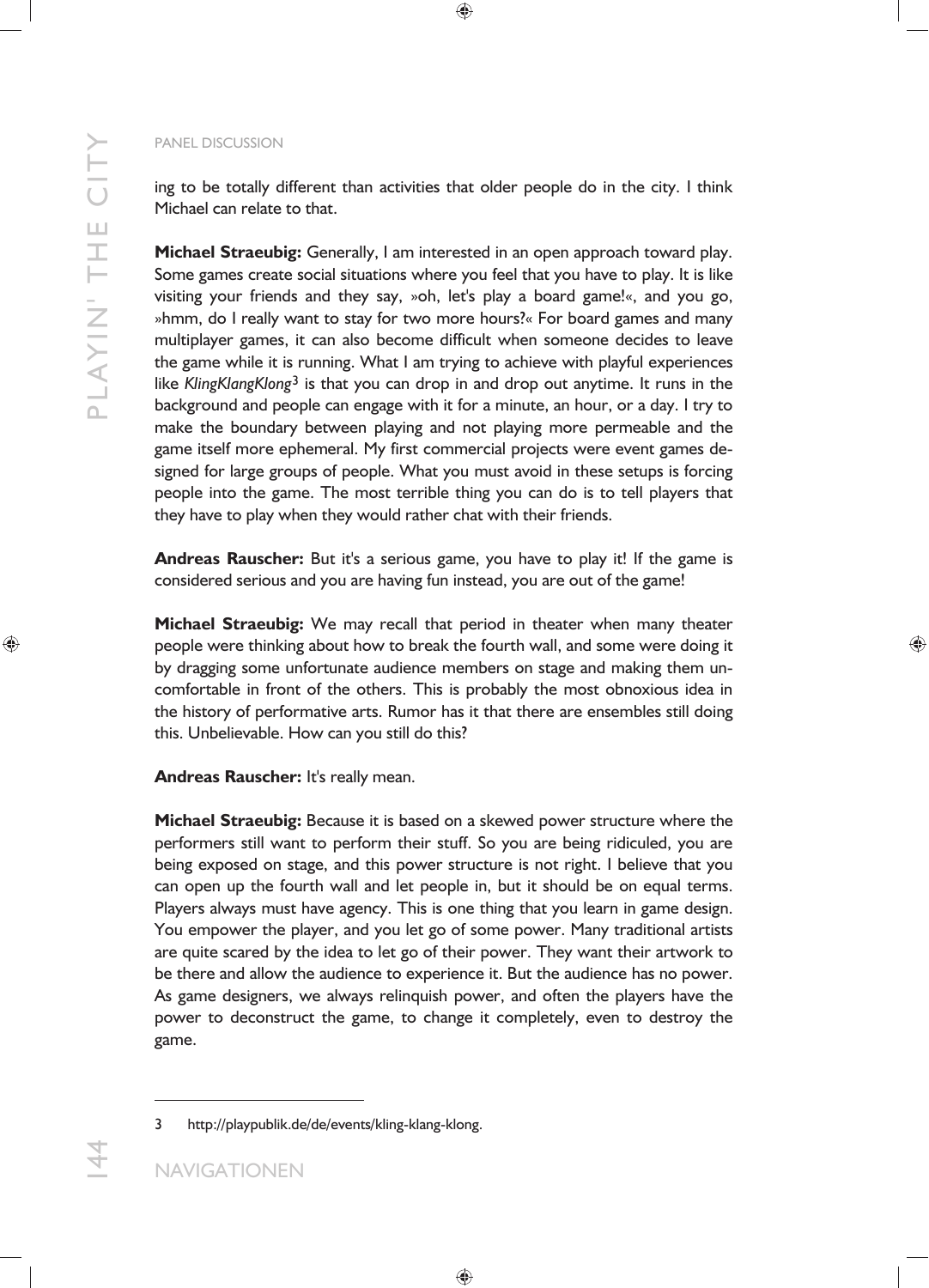**Philipp Ehmann:** One of my favorite sentences is, »You are playing the game wrong.« If you've allowed me to play it that way, then I am not playing the game wrong. I am just using it differently than you may have expected, which should be okay. I'm saying that as a theater director.

**Christiane Hütter:** I like creating games where people want to cheat and feel good about this. And cleverer than me.

**Gwyn Morfey:** I really like watching players create solutions. In *City Dash*, you wear a coat with three letters on it so we can tell whether we've seen you, and you are not allowed to cover it or take it off. But we had teams showing up in camouflage suits made up entirely out of coats. They were wearing their coat, but there were so many other ones, we couldn't tell what was going on. I mean, it's inside the rules, it's not cheating, really, it's really creative.

**Philipp Ehmann:** I think if we look at things like *Minecraft*, it provides a structure for people to be creative in a certain environment. That's all it does: to be playfully creative. And that's almost the best thing you can do as an artist, to provide a structure where people can be creative and free and sort of play around.

**Judith Ackermann:** By integrating these things into a city, you create a good area for the people around. They can decide by themselves how much they want to engage. They can just observe – I've seen many people here in Siegen sitting in cafés, watching and talking about what the people are doing there, why they are running around. Others were talking to players and asking them what they were doing, and maybe they started to play by themselves, or they adopted several games we used on the first day and played them on the next day. They are totally free to decide how deep they want to go into that. It is what you said, Philipp. Sometimes people prefer to say, »I am not a gamer, I don't do games.« But by seeing the actions that are interesting and appealing, they can decide if they want to move into the field of gaming, maybe by not even recognizing it at first. They're just playing.

**Marianne Halblaub Miranda:** I think that would be ideal for everybody. Think about the city as a playground, or maybe as a stage, where people can present themselves, where they can interact with others and use the built environment to express themselves. The questions would be: Can game designers choreograph these interactions inside a game field? Can designers, like artists or planners, make it into a real game field, including policies that are implemented? Can that also help people feel in that situation and feel that they are allowed to play, to be free in the spaces they are using in their everyday life?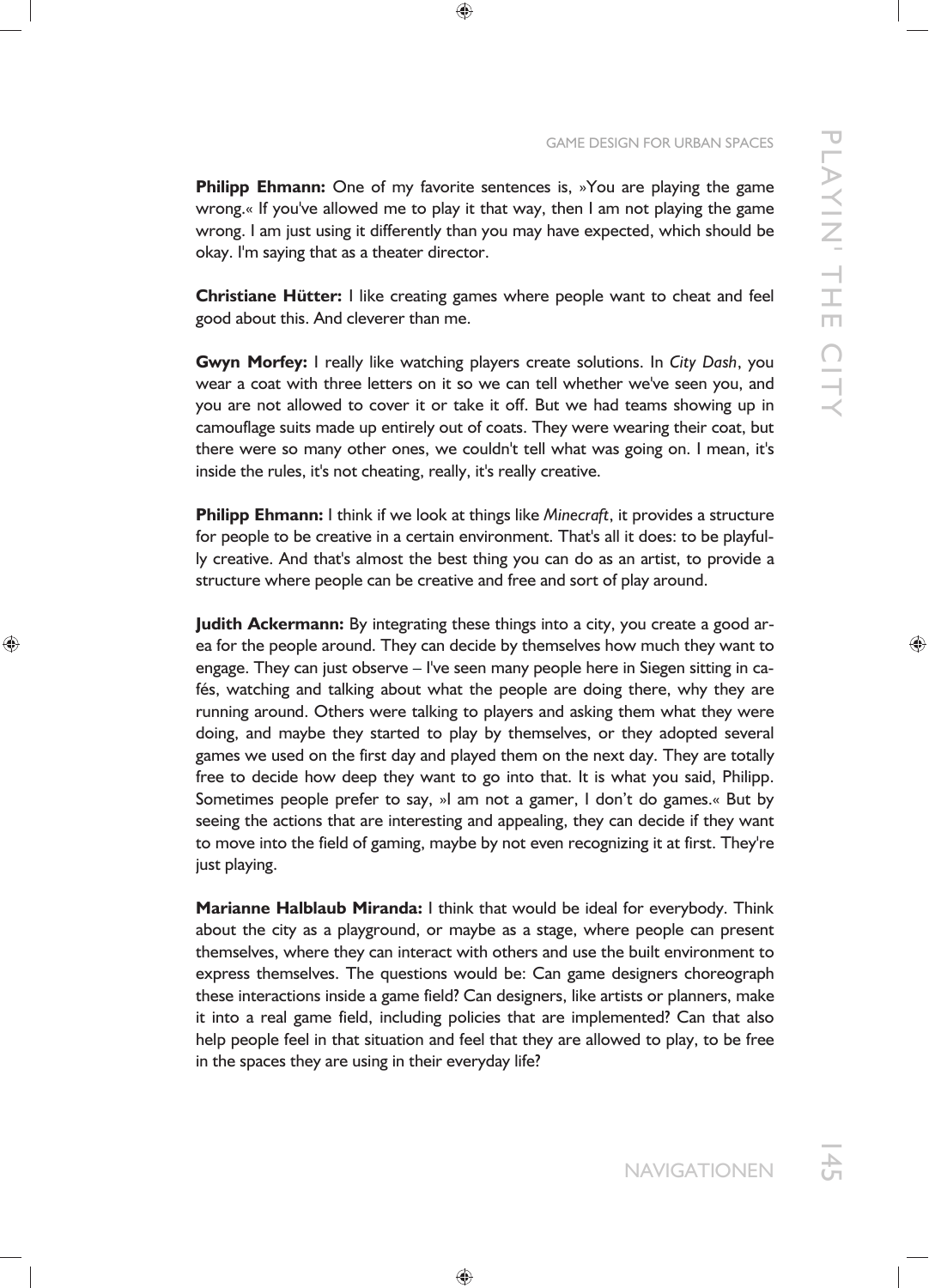## 4. PLAYING WITH THE DARK SIDE; OR, THE AMBIGUITIES OF GAMING

**Michael Straeubig:** I totally think so, and I have to mention a widely discussed term: *gamification*. What it means is taking concepts from games and game design and applying them to non-game contexts, for example, to urban planning, education, or healthcare. Unfortunately, the term has been misunderstood and is now problematic. But I do think that in order to transform our lives, we can try to make things more enjoyable and more playful. You can try to make filing your taxes more playful; I try to do it every year. I remember watching the episode from *Black Books* (2000) where Bernard is filling out his tax forms. He drinks a lot of red wine, and, in the end, he has his receipts all over his body. It is difficult, but you can do it if you think about the distinction between reality inside and outside of a game. It is interesting to think about what our reality is and if you could possibly change it to a more playful reality. In my opinion, we mainly construct our reality, and games can help us to reshape reality.

**Marianne Halblaub Miranda:** Maybe it's the fact that terms like *gamification* and *serious games* are doing something in your head that you don't like. I mean, policy makers can actually have a very playful approach and change the way a city works. I come from Colombia, and what one major did over there was, he just had this playful approach to confront people with »wrong« behavior. He targeted people who were driving and not stopping at the zebra crossings. He hired 100 or 200 mimes who would just play with people, standing on the zebra and making them see how illogical their way of driving was. In the beginning, many people – that was 10, 15 years ago – said, »we do not need some crazy person managing the biggest city in Colombia. We need somebody who can be serious!« But he was dead serious about what he was doing. He just realized that sometimes you need a playful way of telling people that what they are doing is wrong. Once you tell them, say confrontationally, no one is going to react in a nice way. And then we come to that part of learning from a game. How you can change your way of actually moving and interacting.

**Michael Straeubig:** This is an excellent example.

**Marianne Halblaub Miranda:** So it's not the fact, it is this term.

**Michael Straeubig:** It's only the term *gamification* that is prob-lematic, not the idea.

**Christiane Hütter:** Michael, you said that everybody constructs his or her own reality, and I think games are excellent for just uploading a special kind of shared reality and having a nice one together.

146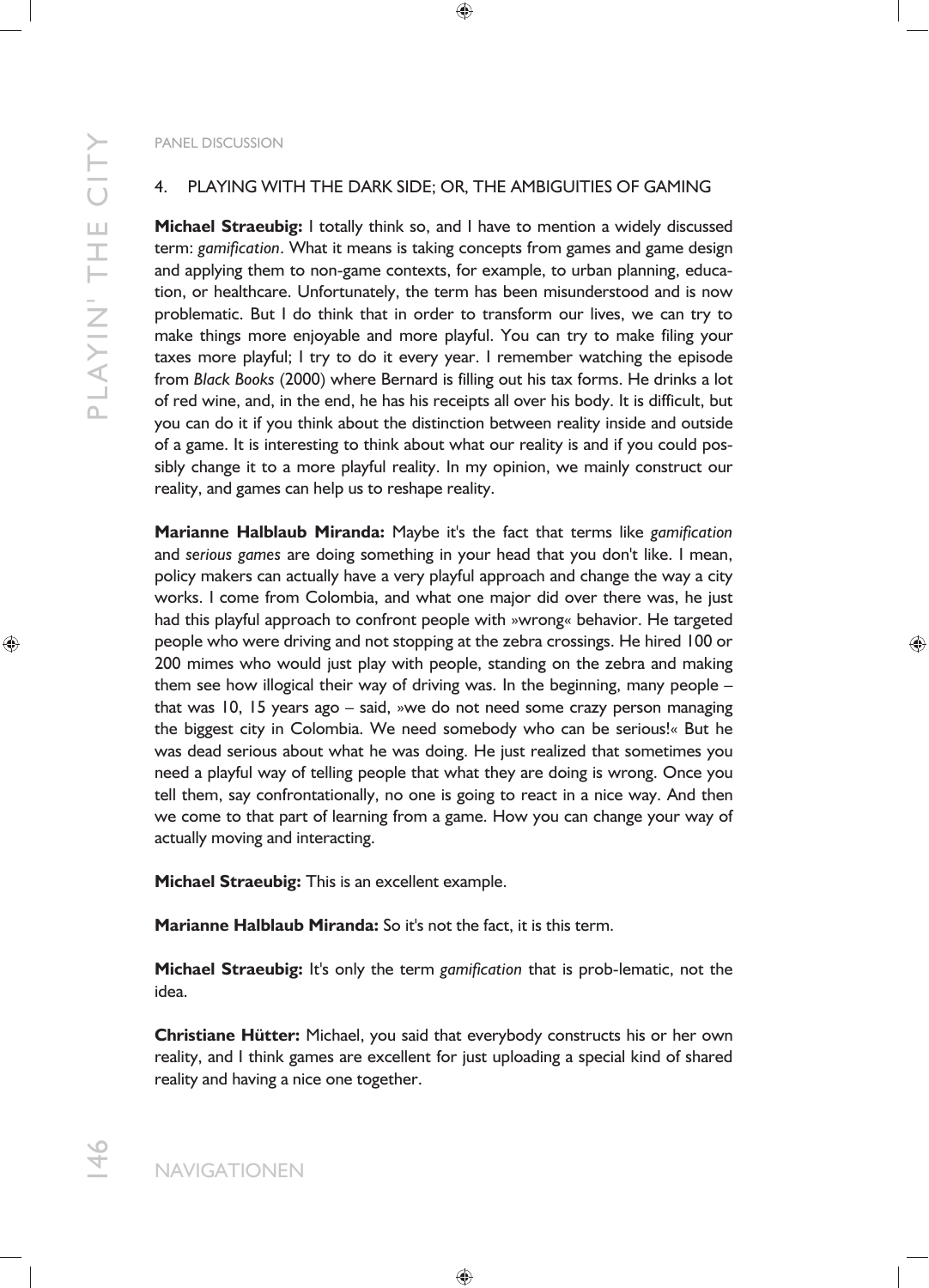#### GAME DESIGN FOR URBAN SPACES

**Andreas Rauscher:** Considering the term *gamification*, there is also the problem of the intentions behind it. There is one side that can be playful and subversive, and there is another problematic one employed as disciplinary action for corporations. Marketing can have an aesthetic side to it that can be fun, but a really bad case of *gamification* would be collecting discount tickets from a shop and considering this to be a game. Sometimes, bad *gamification* works like this. I would also be interested in the question if there are any limits to game design. Is there a point when it turns from being subversive to disciplinary? For example, you can get certain skills from *World of Warcraft*, as we have discussed, but if you don't use the skill productively for yourself, you just become a kind of perfect bank clerk or a gold farmer.

**Michael Straeubig:** I wouldn't object to perfect bank clerks, but you are right. Games are artifacts. With many historical games, we don't know who started them, but the games we design are made by people who have certain intentions. And these intentions matter. If you want to entertain people, educate people, bring a message to people, then it does make a difference. Of course, as a player, you can always challenge the intentions of the designer. I think that a dialogue between players and game designers about intentions can be very fruitful. There are some quite uncomfortable games that have the intention to illuminate the dark side of play. Play can be addictive; play can be cruel; play can hurt someone's feelings. Play is not »just fun.« Play is something deeply integrated into life, and so it might have its evil sides as well.

**Gwyn Morfey:** Getting back to that distinction to where this *gamification* becomes a particular problem, when it just becomes bookkeeping or is being used to manipulate people but is not an actual game you would play for fun. One of the other terms I've heard used which I quite like is *pointsification*, where you just put points on things and call it a game. So, now you get 5 points for doing your homework and an extra 10 points for doing them three days in a row, and it's a transparent attempt to take some ideas from games to manipulate people, but it's not actually a game and it's definitely not fun. You can see that kind of thing in many pay to win apps these days. It's just a treadmill with points attached to it. I think that's maybe a useful way to make a distinction between the kind of »adding playfulness« that Marianne talked about and change the way a city runs and a cynical attempt to co-opt gaming to whatever you were doing before.

**Andreas Rauscher**: It would be a more honest term, *pointsification*.

**Gwyn Morfey:** Yeah, the *pointsification* of things.

**Christiane Hütter:** Concerning your question where the border is between good games and *gamification*: My answer is that the border is where there is a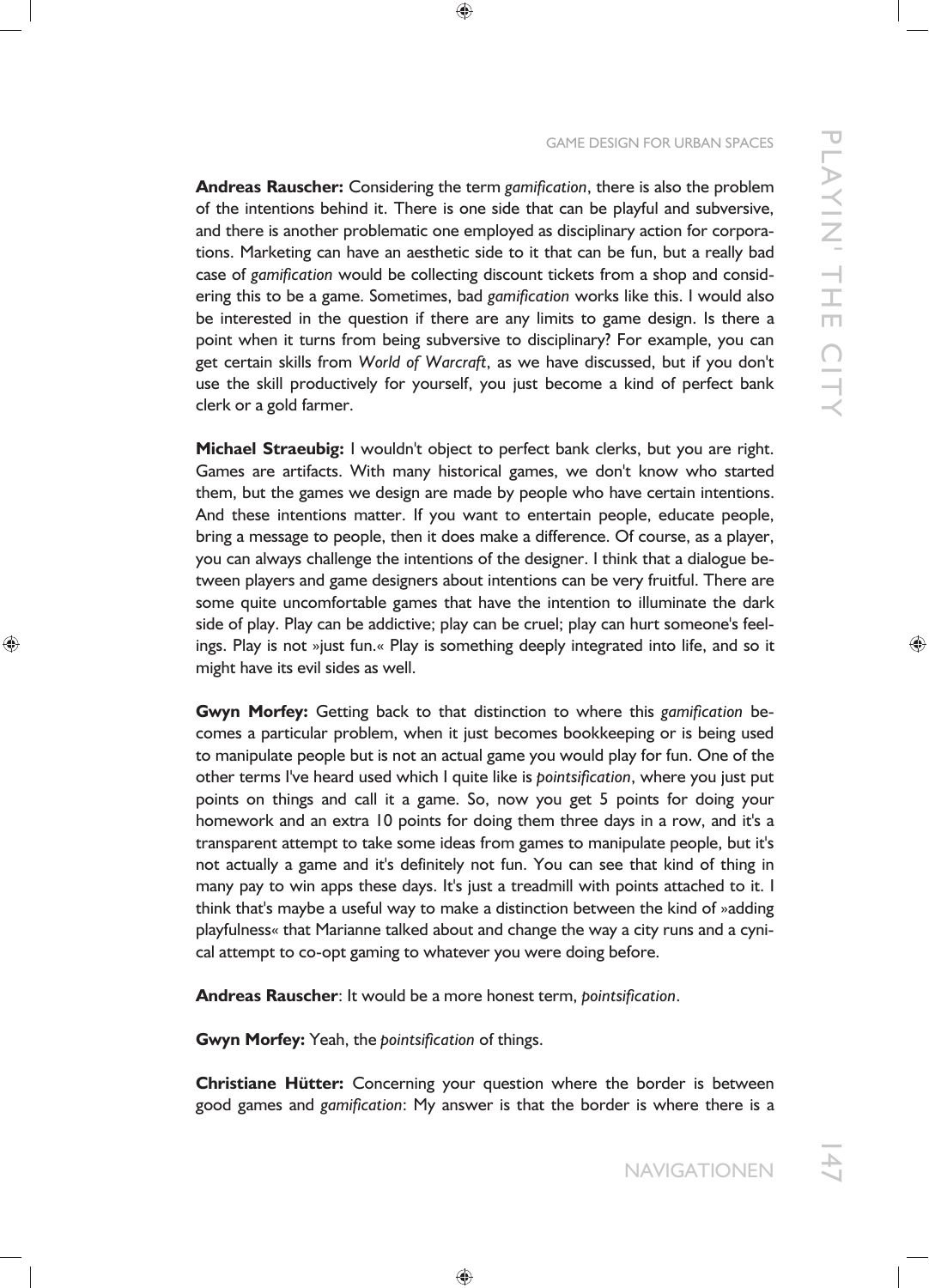P LAYI N' TH E CI TY PLAYIN' THE CITY

## PANEL DISCUSSION

change in how you see human beings. What is a human being for you, and how serious do you take your players? Do you want them to be empowered; do you want them to grow through your game? I think that nobody who makes this *pointsification* can say this.

**Marianne Halblaub Miranda:** It's an ethical question also in research because, for example, we analyze the navigation through a game and therefore also analyze people. Their wayfinding, their orientation in real space, that's data. We have all this data, but what do we do with it? The question is, are you just my subject that I am trying to analyze and are you just good for that, or am I giving you this experience and really want to know what your thoughts are? It's cool that you are here, but I have the GPS data as well. What is the ethical line here? What do we do with your data?

**Andreas Rauscher:** So it could be the data becoming determining. You have the playful approach, on the one side, and on the other, you have the research data without people really knowing where it goes.

**Marianne Halblaub Miranda:** This has happened, actually. Many of the apps for cyclists that can rate which routes are really nice to go down to, which ones are really well kept – cities can buy this data and then plan around that data. Is that a game?

**Andreas Rauscher:** It would be a hybrid of *pointsification* and navigational skills.

**Christiane Hütter:** When it comes to economic systems, you also have this big theme complex of micro transactions inside of games. And then there is the ethical question how to crack people's motivation so that they want to buy better arms or whatever inside the game and that they somehow have to because they are in this, I say magic circle or flow, and just have a different state of mind, and you are very easily caught or manipulated.

**Andreas Rauscher:** It is more like a theme park where the entrance is free but you have to pay for every separate area and attraction you want to enter.

**Philipp Ehmann:** At that point, again it's all about intentions and being open about these intentions. They could tell people, »this is a really great bike app, and if you are using it, we will maybe collect the data and maybe change how the city works.« As a cyclist, I might be interested in doing that, but it is a different thing if I know about it or if it is just happening behind my back. I know the structure of the game if I know it's pay-to-win. Will I then still be interested in playing it, or will I be saying, no sorry?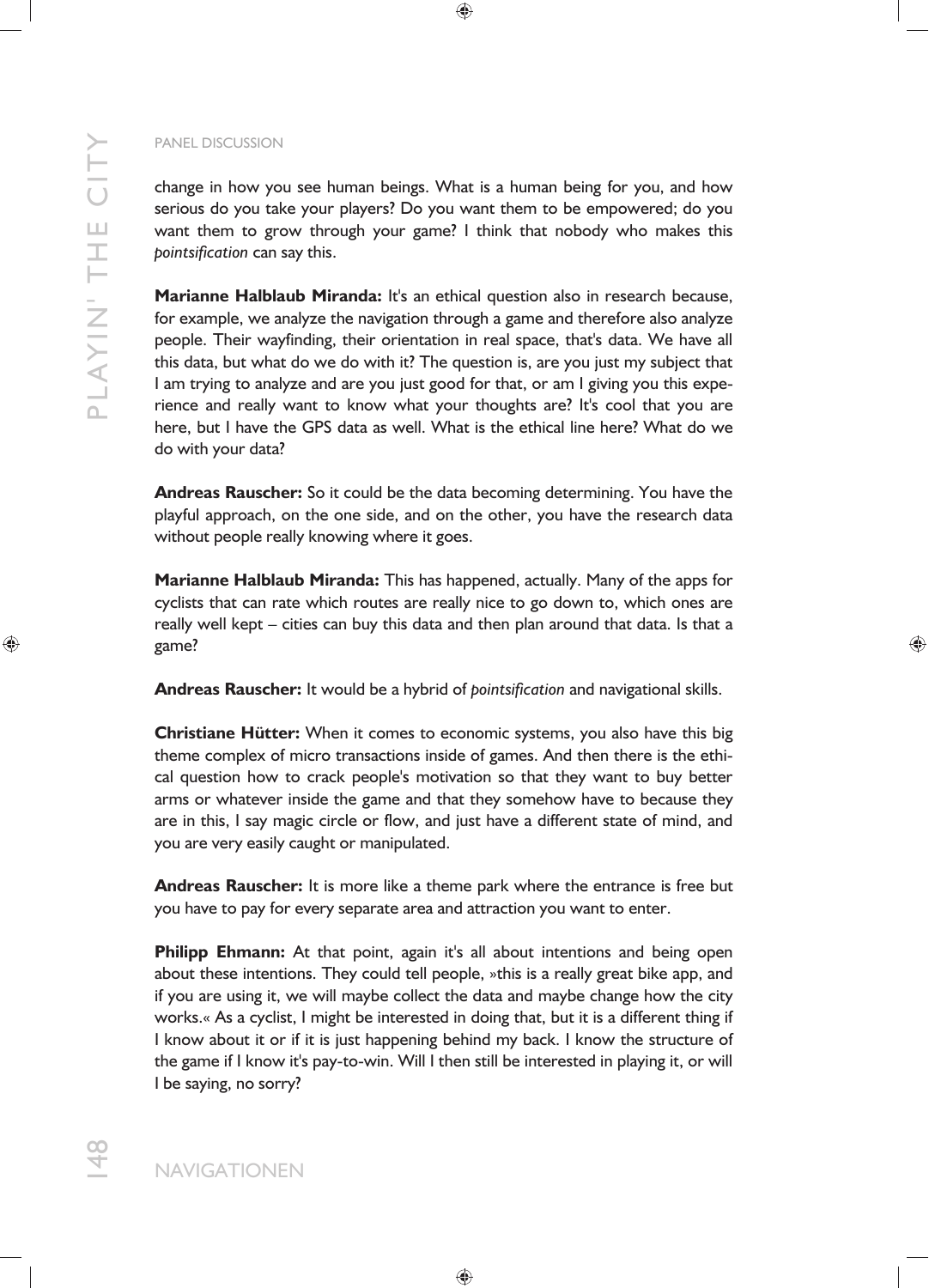**Andreas Rauscher:** Or can you even play it if you only win by paying? Is there even the slightest chance to win the game if you are not willing to pay those ingame points?

**Philipp Ehmann:** It is not a game anymore because paying is not a mechanic that is playful in any way.

**Christiane Hütter:** In the right frame, it can also be a great game because it just maps how big parts of the world work. When you know that all the money I spent in the game is collected to make a very big prize for the people who win this game competition, then it can also be a motivation for me. But when I don't know where the money is going, I always think it is the company, and then I am not very content with this.

**Andreas Rauscher:** Especially if you are promised free entrance and are charged after that. It would be like doing an urban game, and afterwards everyone who participates has to pay a fee.

**Christiane Hütter:** You can also lock the mobile phones of the people who are playing, and then they may just unlock them by paying after the game.

**Marianne Halblaub Miranda:** We'd be turning to the dark side.

**Christiane Hütter:** Because playing is evil.

**Andreas Rauscher:** There is an interesting approach by Miguel Sicart about the fascination of dark play. He says that play is a dance between appropriation and resistance so that there is fulfillment and disappointment at the same time. Can you think of ways beyond *gamification* to discover the darker sides of the human psyche in play? What are your thoughts about this? How can you use negative emotions in play, or are they contradictory to play?

**Philipp Ehmann:** One of the funniest things in play or non-play is to just muck about with your friends and then trick them into doing something or being tricked yourself. I remember a card game where you are supposed to trick people. It's all about the tension before you are being tricked, and that tension turns around when someone tricks someone. It's actually quite fun being tricked as well. Even if you lose, it's still an interesting mechanic. It can be extremely fun.

**Andreas Rauscher:** It's a point where you have elements of storytelling, or like an improvisational theater, it's dramatic, it goes very wrong for most of the characters, but it has a kind of fulfillment in the way the situation is acted out. A payoff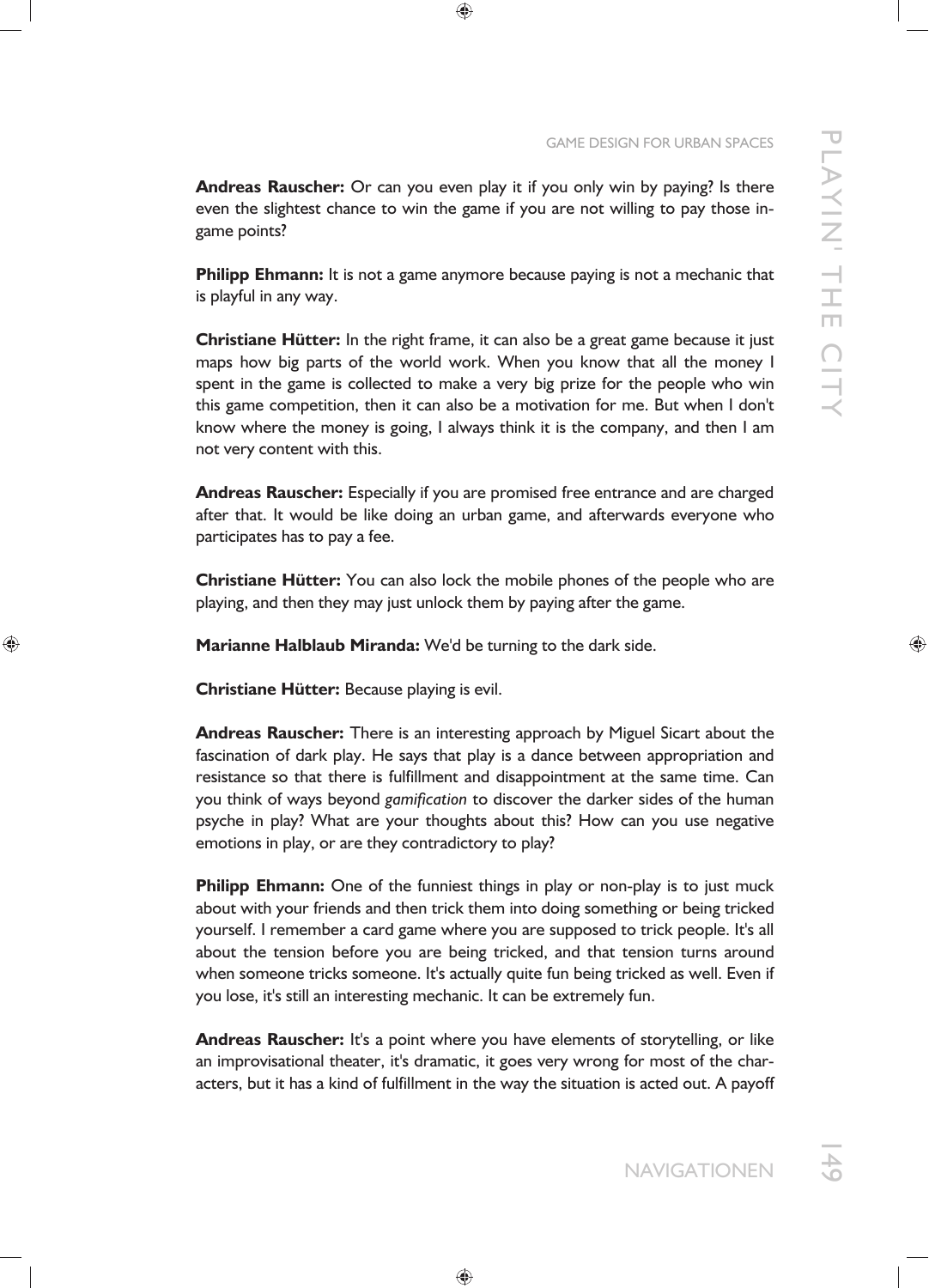regarding storytelling: Maybe you were cheated, but, at the same time, you admire the way you got tricked into this.

**Philipp Ehmann:** Exactly. It is all about creativity. Cheating is finding creative ways to change the game.

**Andreas Rauscher:** As Christiane said, it is a kind of game appro-priation that you already expect to happen when designing the game. Somebody will come along and say, »Oh, you can do this!« After that you realize, »Okay, I have not thought about that.«

**Gwyn Morfey:** The other way to look at this is that games are made to give people experiences that they wouldn't normally have. You spend your life being a good guy, so it can be quite fun to get into a game and play as the bad guy and actually go and try to sort of crush people and conquer empires and things you wouldn't normally do.

**Christiane Hütter:** This is funny. Sometimes you have to give a lot of energy to people because people are afraid to be evil in the game. I designed a game in Berlin in which a small group had to be terrorists and plan a bomb attack, and they also had to kidnap one of the moderators (me). In the end, they did not want to kidnap anybody, so they made their own video. Afterwards, a friend of mine, an actor who was playing with this group and whom I had planted there because I knew she would like this, told me: »Okay, next time, I want to play the evil guys.« I said: »Hello? You just didn't follow the rules to be good, you know this.« And she said: »Ah, ok, hmm, now I know.« So it is not so easy to turn to this obviously evil behavior.

**Philipp Ehmann:** It is also a way of conquering fear sometimes. I have a game called *Weeping Angels.*4 A friend of mine played it, and she said she could only play it as a Weeping Angel because she was so afraid of them. They are villains from *Dr. Who*, for all you geeks out there.

**Andreas Rauscher:** When you look at them, they freeze on the spot, but when you turn your back on them, they start moving again in order to attack you.

**Philipp Ehmann: Exactly.** 

**Andreas Rauscher:** They're really scary.

-

<sup>4</sup> http://pje.me/post/60168735832/weepingangels.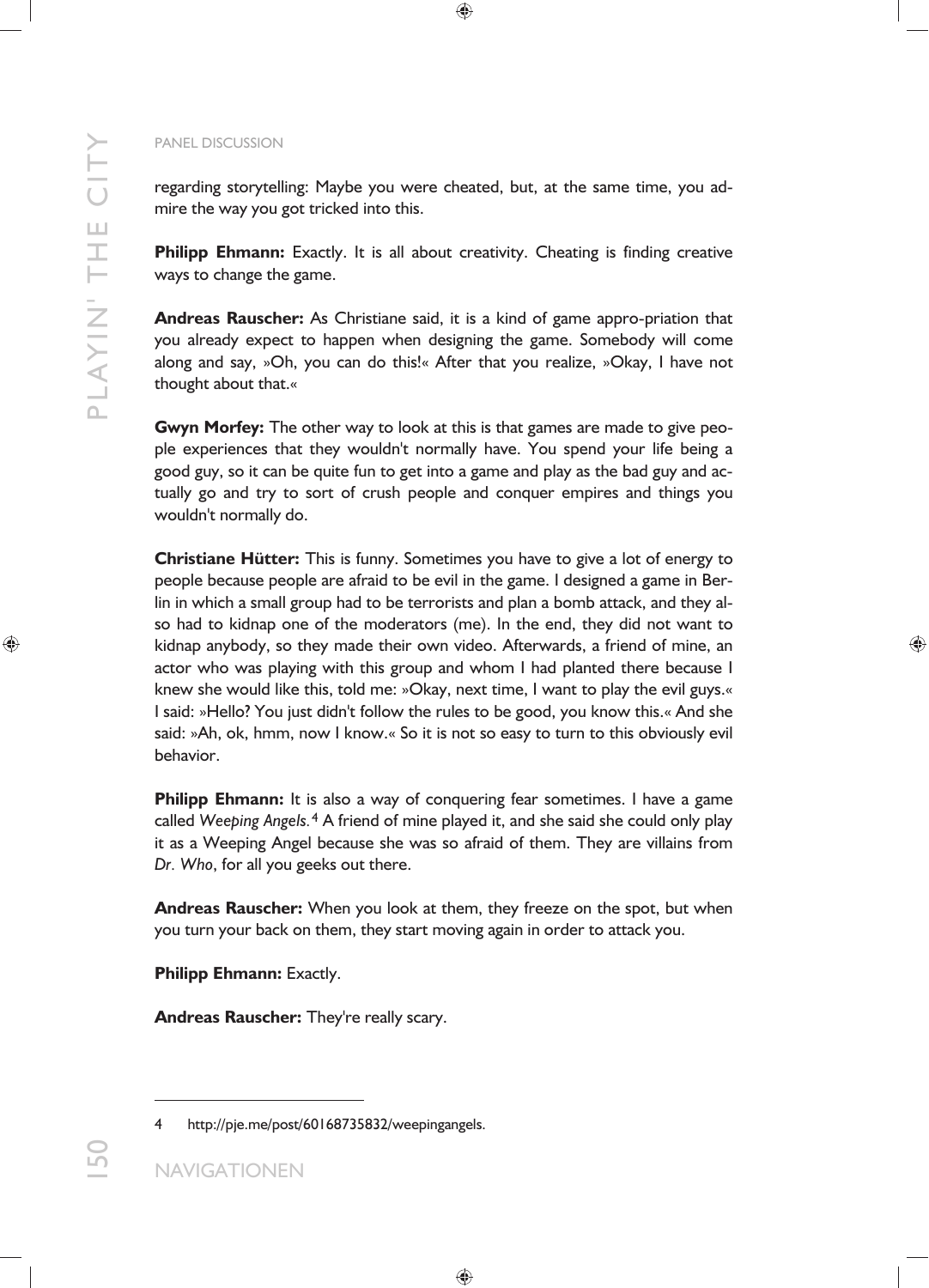**Philipp Ehmann:** This is a game mechanic: When you shine a light on Weeping Angels, they have to freeze, but once the light is gone, they can attack you. She had to play as a Weeping Angel because she was so afraid of them that she only could play as the evil character within the game, which I think is an interesting concept because she could not deal with the stress.

**Judith Ackermann:** I want to come back to the question of cheating because I remember your games in Cologne, Monsters Hunt,<sup>5</sup> for example, where my colleague and I had the great idea to connect to each other so that the monsters could not hunt us. It was not outside the rules, but when the other players saw us, they really got mad. They made us go to the teamers, and we had to discuss with you, Christiane, whether we could proceed like that or not. This points to the emotions that were created and also to the creativity of cheating, which was not intended in that way, and again toward seriousness. The people were totally serious when they said, »this is the game and you have to play it that way and these are the rules and you are not allowed to make it wrong for all of us.« This also shows how players add their own rules, how they are free to integrate something of themselves into the game, while the game designers have to be open and flexible because they might see their game being played in a totally different way than imagined.

**Andreas Rauscher:** This is a very interesting point because earlier on we mentioned the artistic vision and that you have to give up control as a game designer; you aren't the master of the narrative like in a film or in a book. Would there be a point where you have the feeling that people take your game so completely wrong and play it in a way that you don't agree with at all so that you would say, »no, you have misunderstood the intention of the game?« For example, if you turn it into a game that is hurtful?

**Gwyn Morfey:** This has actually happened to me. One of the things I learned is that players will have fun in your game, whether you like it or not. In the *City Dash* game, players are meant to be running around, finding checkpoints, getting points and things. There was one team of about thirty people for whom this wasn't working. While we were out there, I get a message on my phone saying, »we have kidnapped one of your guards, send us 200 points and buy us drinks.« Obviously I text them back and go, »I need proof of life first.« The next thing I get was a video of one of my guards going: »uhhhm, give them the points.« So I thought, there is not much I can do. I get back to the pub and give them the points and buy them the drinks. This was not *City Dash*, but they were having fun doing it. It turned out they hadn't even kidnapped one of my guards; they just had a reflec-

<sup>5</sup> https://vimeo.com/52565487.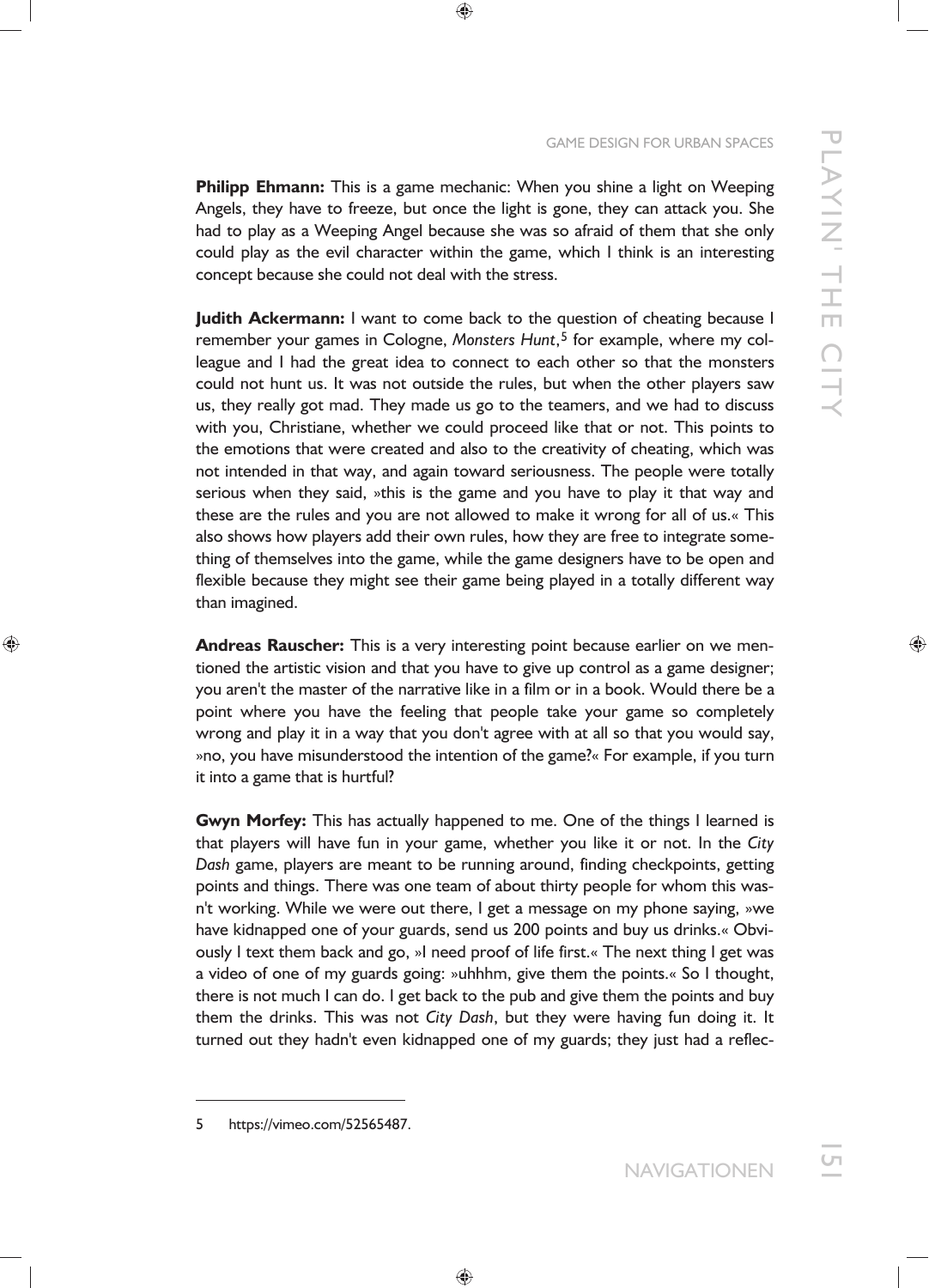tive vest, put it over one of their own guys, and filmed it from an angle so I couldn't see. It was absolute genius. They're playing a completely different game.

**Marianne Halblaub Miranda:** This is bound to happen with anything you design, whether it is a game or a building. People will use it in ways that you couldn't imagine that they were going to be used. After a while, if the approach you had in your design process wasn't the one the people using it prefer, it is bound to be changed by somebody else, some other designer or the people using it. If you don't want to be that open about your game turning into something else, don't worry. Somebody else is going to do it for you sometime anyways.

**Andreas Rauscher:** I think the comparison to architecture is quite enlightening because you can provide a building but you don't know what the people that move into it will do.

**Marianne Halblaub Miranda:** Yeah, people play with buildings and stuff in buildings that an architect really didn't ever imagine to happen.

**Christiane Hütter:** But still, the building will be a building, and in a design process, it can be an interesting question to see which rules are hard rules and which rules are soft rules. You don't need a table for a board game, but you cannot play it swimming in a pool, for example.

**Michael Straeubig:** As a designer, you are working with expectations of expectations. You are trying to figure out what your players will expect from the game and you might be getting it totally wrong. It is like the situation of that person who calls the police, saying, »I am driving on the highway and all the other cars are in the wrong lane.« As a designer, if you find yourself in that situation, you could say that the players have appropriated the game completely differently from what you expected and that this is okay. Or you can feel like the misunderstood genius who made this masterpiece that everyone else just doesn't get. It is up to you, I think. One of the things I like about games it that they allow a lot of space for interpretation. I like to see games as things that are continuously in flux, and not as finished artifacts we place in front of people.

## 5. THE CITY AS PLAYGROUND

**Andreas Rauscher:** Are there any questions from the audience?

**Audience Member #1:** I was wondering if the discussion could be turned a little bit more toward the urban context, in the sense of what is happening when game mechanics and all the stuff you have been talking about are applied to an urban setting. Can you ruminate on that a bit?

152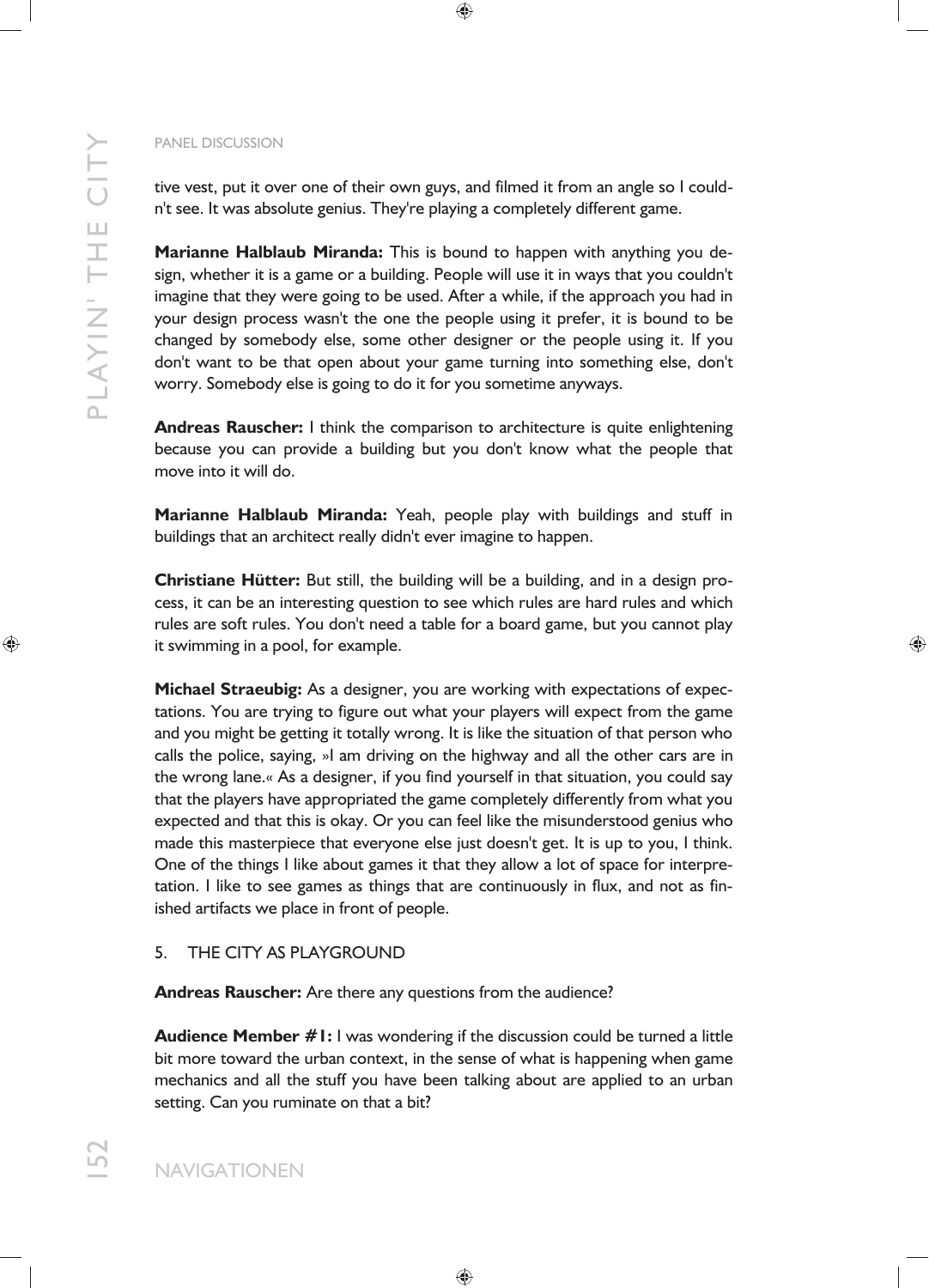**Christiane Hütter:** When you are making games in urban settings, you always have to know that there are already many rules, and you have to be very aware in which place you will have what kind of game. Otherwise you will have the police there, and that wouldn't be good. It depends a lot on the city you are in, what country you are in – every place is different, and there is not a kind of manual on what is allowed where.

**Andreas Rauscher:** But you could also do a kind of subversive political game by integrating the police, like in street art. You know, this is a game at a certain time, and we have time until the police arrives. That could also be an option. Maybe if you get caught, it will be a very expensive game.

**Philipp Ehmann:** As Christiane mentioned earlier, the magic circle in the public space setting is always open, or at least half open, so there will be people who are looking on, who are not actually part of the game or not playing. But they are still part of the game in some way, shape, or form.

**Christiane Hütter:** What we see more and more are games serving as a tool for urban development. City planners are taking a closer look at urban games and at what you can do with them, and I think it is very interesting to think more about games in urban spaces in connection with architecture. Last year, Invisible Playground did the first *Championship of Gameful Architecture*6 in Witten, and in many places, similar things are happening.

**Marianne Halblaub Miranda:** The potential of the urban playground is the fact that the city has a high density of players. And the playground is so much different from a rural setting. You have this city landscape that is ever transforming – the fact that you don't only have pedestrians, you have people cycling, and you have motorized transportation. You have to take all of this into account for the game. In the urban scene, you have to think about interactions, think about the social part, think about the built environment, let people who know something about that built environment have a voice in the discussion of creating those games, and have people who know about games. That's a really interesting part for urban planners to understand these dynamics and learn what games can offer them. It is also a way of having people participating in a design process through a game and letting them have a forum where they can structure their own neighborhood in a playful manner, telling you something about what they want to happen in that urban space.

**Judith Ackermann:** It also has another layer because you have to talk with all the institutions and owners of buildings you want to use, and they have the

<sup>6</sup> http://72hourinteractions.com/info?locale=en#.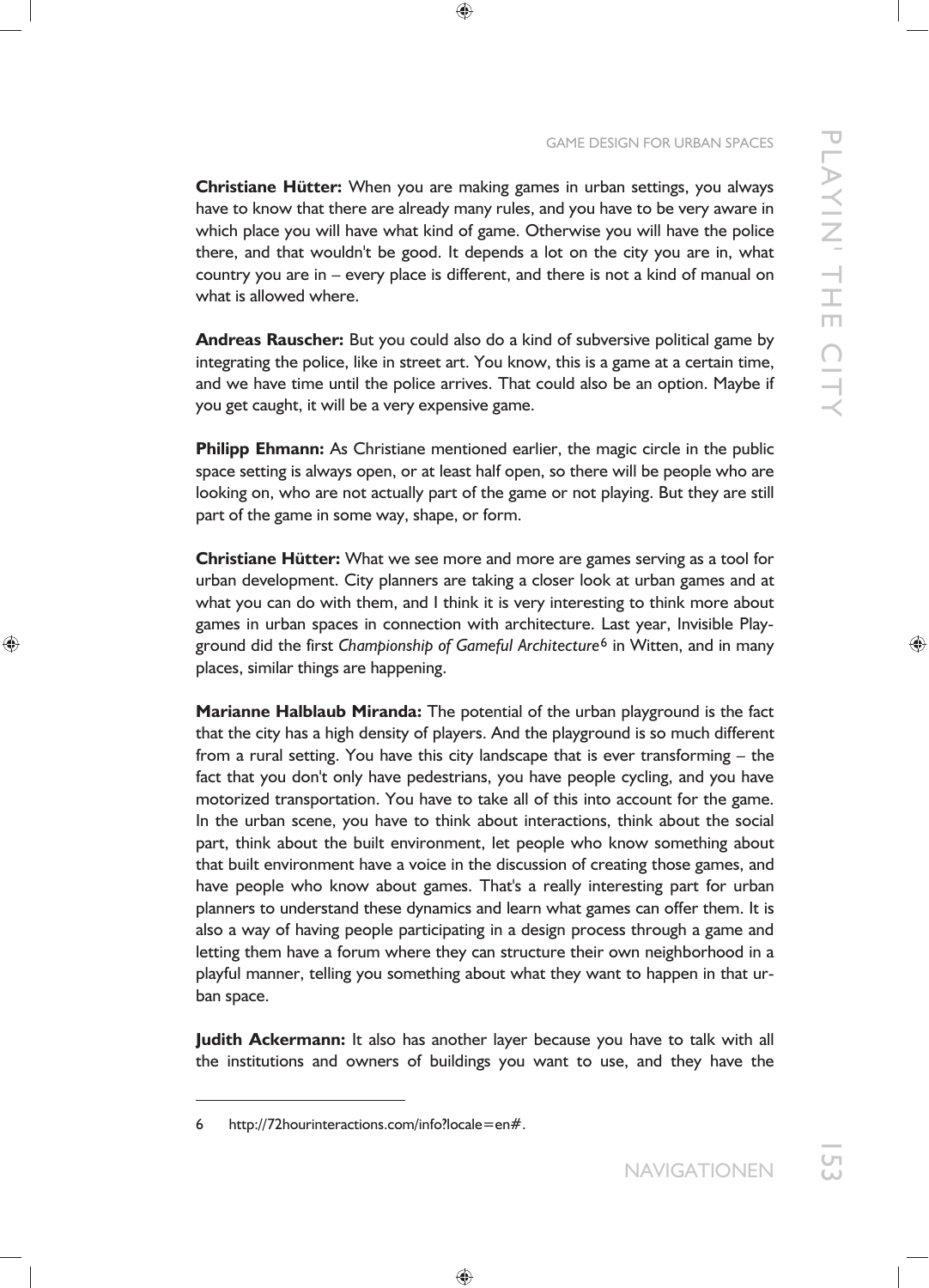chance to think about what should be happening in their buildings, think about rules they don't want to change as well as those they are willing to change. This even initiates some kind of openness and reflection in people who are not actively integrated into the games but are part of the environment.

**Michael Straeubig:** Another element of pervasive games in urban environments is when the players realize that they are being observed by other people while they are playing and possibly behaving in unusual ways. For example, it is a really interesting experience when you meet somebody in the city while you are playing a game. It is like shifting in and out of these different realities, which I find intriguing. I made a game called *Speed Gardening Guerrilla*.7 It is a Guerrilla Gardening game, so the players are planting plants in the city. The question of whether we allowed to do that inevitably comes up, and the answer is usually »no.« But exactly how illegal is it to put plants into the city? In Madrid, for example, I was told that you shouldn't play while the police is nearby. These kinds of things are interesting to me, to use games as tools for these kind of negotiations. In a sense, the players are not only playing, but they are also observed by their environment and they are observing the observers. So playing in open spaces has some interesting dynamics.

**Andreas Rauscher:** Could there also be a kind of stalemate situation because everybody is just observing the other one so no one acts anymore. Has this happened?

**Michael Straeubig:** I haven't witnessed a kind of deadlock situation, but there could be, yes. In geocaching, for example, you try to avoid non-players. You don't want them to watch you digging out the cache. This is an interesting social situation, with players and non-players.

**Marianne Halblaub Miranda:** To come back to the urban point: 51% of the world population is living in a city. This is the century of the city! More and more of us are going to be living in a city, so how do we understand this living together? We are going to build our future; we are the ones who have the possibility to construct that reality for ourselves. Games are such a nice way to interact, to build new friendships. That's one of the most important things in life, actually being able to do something with other people. Let's make the most of it. Since we are living in cities, let's make everybody have those interactions through games.

-

<sup>7</sup> http://ludocity.org/wiki/Speed\_Gardening\_Guerilla.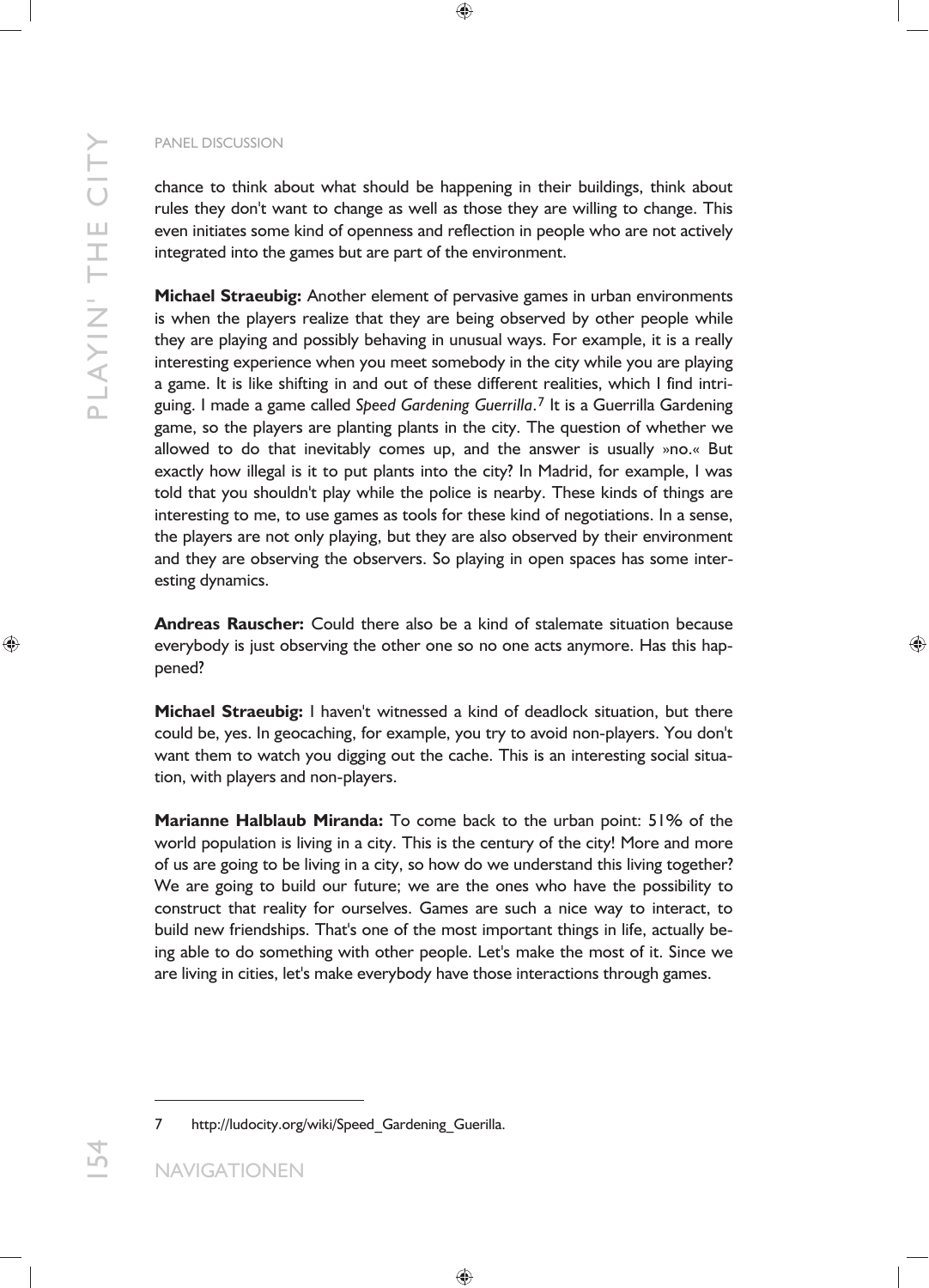## 6. FUNDING URBAN GAMES

**Audience member #2:** I was beginning to wonder about funding, and now I am just going to ask. Obviously there will be public funding for many of these projects, I guess from cultural institutions or from academic institutions. What I was wondering was if there are models that go more into a commercial direction or if the nature of highly local urban games prevents you from actually going into that direction?

**Gwyn Morfey:** That's part of why I am standing here, because that is exactly what I am trying to do. I started Fire Hazard Games as a hobby back when I had a fulltime job. I quit the job and am trying to build it into a kind of company that can sustain me and everybody else in it. Purely commercially. We do not have any kind of outside funding. The model is that we sell tickets. You want to come and play *City Dash* in London; we have a website with a list of dates, you put in your credit card number, pay fifteen quid per play. Come along and play and have a great time. That's our model. It seems to work; it started to get traction for Fire Hazard. But I have also seen it done on a larger scale. There is a company called Slingshot Factory in Bristol that has started doing free festivals. They developed a game that started off free, and they eventually added zombies to it, which is the way to getting commercial success. It is now called *2.8 Hours Later*,8 and it is massive. They do two-week runs in every major city in the UK; the tickets are, I think, 30 or 40 quid now. It is a commercial cooperation and it works, it has been running for years.

**Philipp Ehmann:** The way we sometimes work is that public institutions are doing basically the same thing for 500 people and they are paying for it, so that is a similar model. Google could come up to us and say they want a game from us and they are paying for it. Which would also be similar, I think – that also works. For us, it is mostly public institutions now. It is funding of some sort.

**Audience Member #2**: How is that different from marketing, if you are paid by a big cooperation?

**Philipp Ehmann:** It doesn't have anything to do with marketing.

**Audience Member #2**: I was wondering, because *gamification* got a sort of bad rep in the discussion – I understand why, but…

**Philipp Ehmann:** We provide a service for these institutions. For example, the next project we have coming up is for Caritas. They have a festival, which is not a

<sup>8</sup> http*://*2.8hourslater.com/.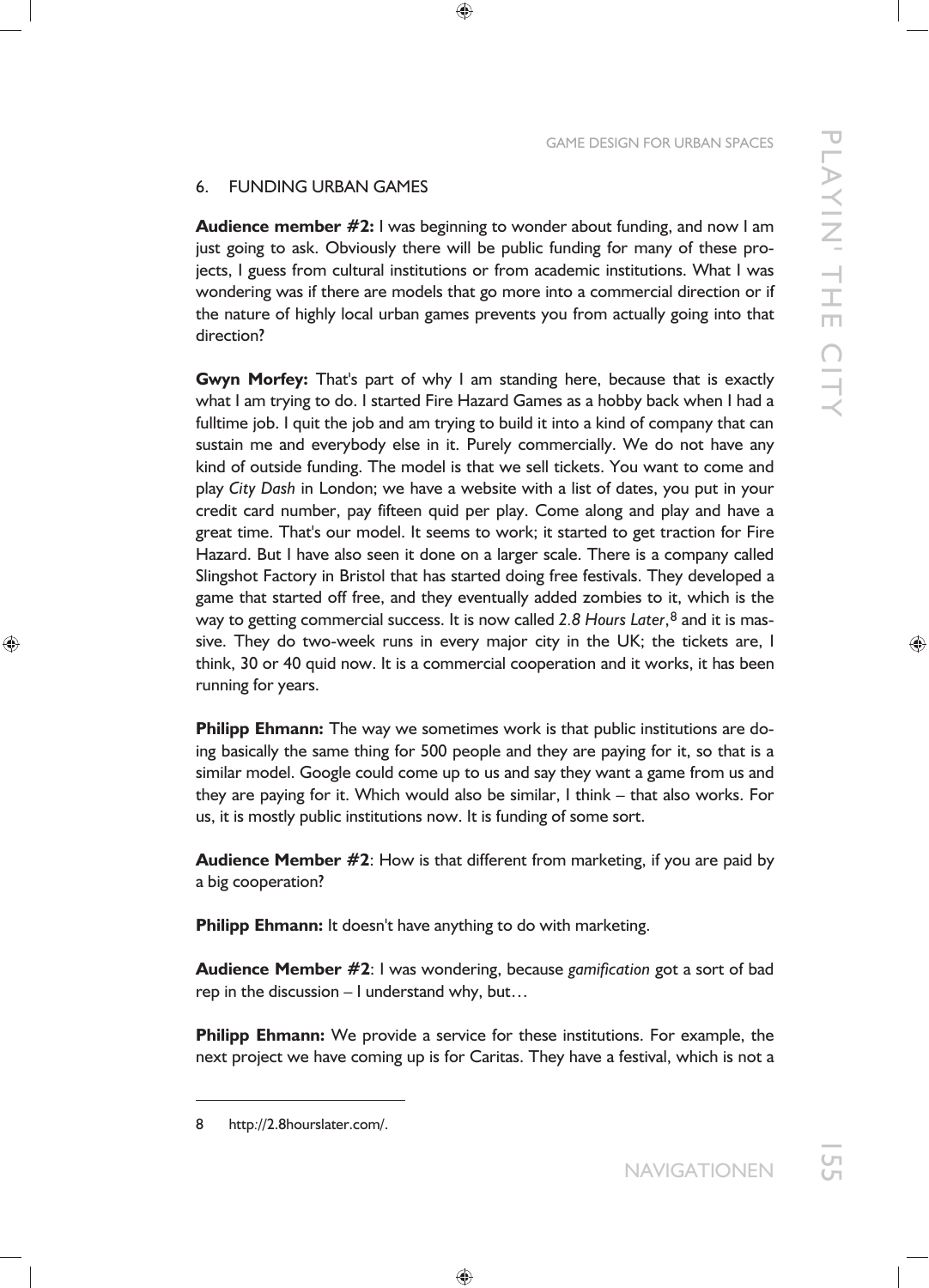street game festival, but they want a street game at the festival. Obviously, we as artists need to live from something. We need to pay our rent. They pay us a certain fee so that we have the time to design the project for them. They pay other artists to play music, do a theater piece, or whatever suits them. I don't think there is any *gamification* in that.

**Michael Straeubig:** Maybe we should mention that the whole sector is ridiculously underfunded compared to other media like film or even computer games. It is great that cultural institutions like the British Council, Kulturstiftung des Bundes, and the Goethe Institute have been supporting some events. But, in general, the urban play community is absolutely not sustainable at the moment. Yes, there are some models for financing these projects. Crowdfunding would be one of them, taking fees would be another, and there is some public money for events. But, still, it is a bleak situation, I would say, for the majority of people involved.

**Marianne Halblaub Miranda:** Games are just like any new medium. Film also had to work to get to that point, and now you go to the theater and pay for movies, but they have the funding for that. When something is new, you have to talk about it. You have to define terms and have all these discussions with people who are working in the game area so that, later on, you will be able to explain it, to show everybody what it is about, how you can actually work with it, or why you should pay for a game.

**Judith Ackermann:** And the interdisciplinarity doesn't make it easier to get funding. It becomes even tougher if you're doing something for the first time and cannot refer to your last successful project. We worked pretty hard to get the playin'siegen festival funded, and were lucky to find enough institutions and sponsors willing to support us with rather little amounts. This has the advantage that it keeps their risk low in case we are not successful in our plans. Of course, it would have been easier if we had one institution saying, »okay, we know this area and we know the potential in it, and we support it, even though it doesn't fit our typical activities.« But when those things get more frequent, that might evolve. It is a process that is still at the beginning.

**Christiane Hütter:** This is typically German – funding systems. When you want something funded or supported in Germany, the first questions are: Has anyone done this anywhere before, and was it successful? Then you can get the money. But to say something positive, in my experience and the experience of my group, it is also a very big advantage that games are so multidisciplinary and that you can, if you are creative, spend time looking for applications and then find connected or related fields to enhance your own horizon in doing stuff. But back to your question about whether marketing is worse than cultural funding. I would say no from the content side because in order to achieve cultural funding, you very often have